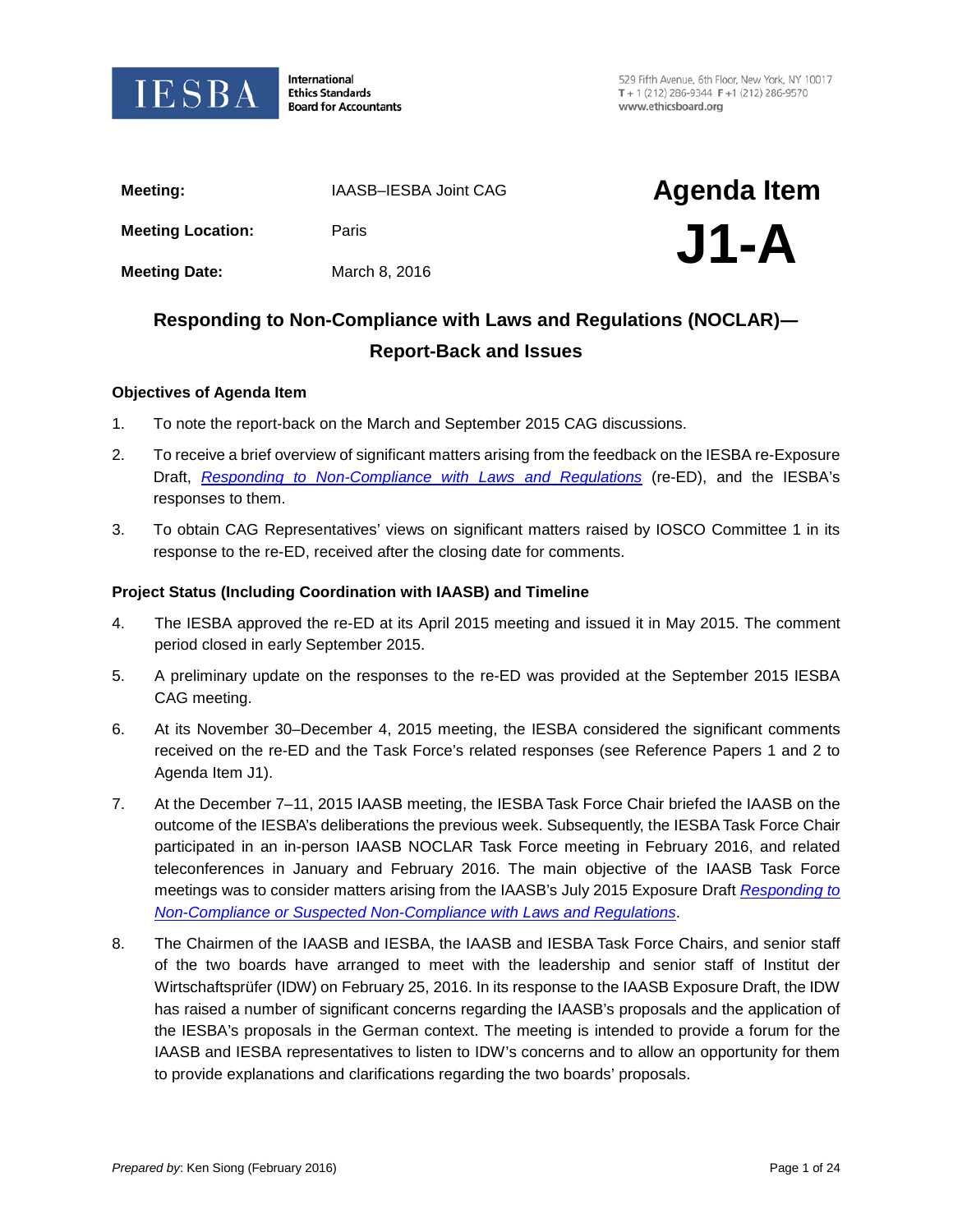- 9. At the joint CAG session, the IAASB and IESBA Task Force Chairs will brief the two CAGs on the outcome of the meeting with IDW.
- 10. At its March 14–16, 2016 meeting, informed by the discussion at this joint CAG session, the IESBA will consider a revised draft of the proposed Sections  $225<sup>1</sup>$  $225<sup>1</sup>$  $225<sup>1</sup>$  and  $360<sup>2</sup>$  $360<sup>2</sup>$  $360<sup>2</sup>$  and related consequential and conforming changes to other sections of the Code ("NOCLAR text") with a view to closing off the NOCLAR text, pending the outcome of the IAASB's consideration of the significant comments on the IAASB NOCLAR Exposure Draft. The IAASB is scheduled to meet in the same week as the IESBA, and its discussion of the topic has been scheduled for the day after the IESBA meeting. This is to allow the IESBA Task Force Chair to attend the IAASB session, to brief the IAASB on the outcome of the IESBA discussion, and to provide any explanations and clarifications relating to the IESBA proposals that may assist the IAASB's deliberations.
- 11. The IESBA will then reconvene via teleconference in the latter part of April 2016 (at a date to be agreed) to receive an update from the IESBA Task Force Chair on the IAASB discussion. Subject to the outcome of that discussion, the IESBA will then be asked to vote to approve the NOCLAR text during that teleconference.
- 12. The Appendix to this paper provides a project history with respect to the IESBA, including links to the relevant IESBA CAG documentation.

## **March 2015 CAG Discussion**

 $\overline{\phantom{a}}$ 

Below are extracts from the minutes of the March 2015 CAG meeting,<sup>[3](#page-1-2)</sup> and an indication of how the Task Force has responded to CAG Representatives' comments

| <b>Matters Raised</b>                                                                                                                                                                                                                                                                                                                                                                                                                                                                                                                                                                                                                         | Task Force/IESBA Response |
|-----------------------------------------------------------------------------------------------------------------------------------------------------------------------------------------------------------------------------------------------------------------------------------------------------------------------------------------------------------------------------------------------------------------------------------------------------------------------------------------------------------------------------------------------------------------------------------------------------------------------------------------------|---------------------------|
| Ms. Gardner introduced the topic, outlining the<br>1.<br>most recent CAG and Board discussions on<br>the project. Among other matters, she<br>highlighted the strengths of the proposed<br>framework for professional accountants (PAs)<br>to respond to NOCLAR or suspected<br>NOCLAR. She also noted that the proposed<br>standard was intended to build on and<br>complement ISA 250. <sup>4</sup> In the context of the<br>IESBA's liaison with the IAASB in this regard,<br>she would be attending the IAASB meeting the<br>following week to present an update on the<br>project. She then led the CAG through the<br>issues presented. |                           |

<span id="page-1-0"></span><sup>1</sup> Proposed Section 225, *Responding to Non-Compliance with Laws and Regulations*

<span id="page-1-1"></span><sup>2</sup> Proposed Section 360, *Responding to Non-Compliance with Laws and Regulations*

<span id="page-1-2"></span><sup>&</sup>lt;sup>3</sup> The minutes were approved at the September 2015 IESBA CAG meeting.

<span id="page-1-3"></span><sup>4</sup> ISA 250, *Consideration of Laws and Regulations in an Audit of Financial Statements*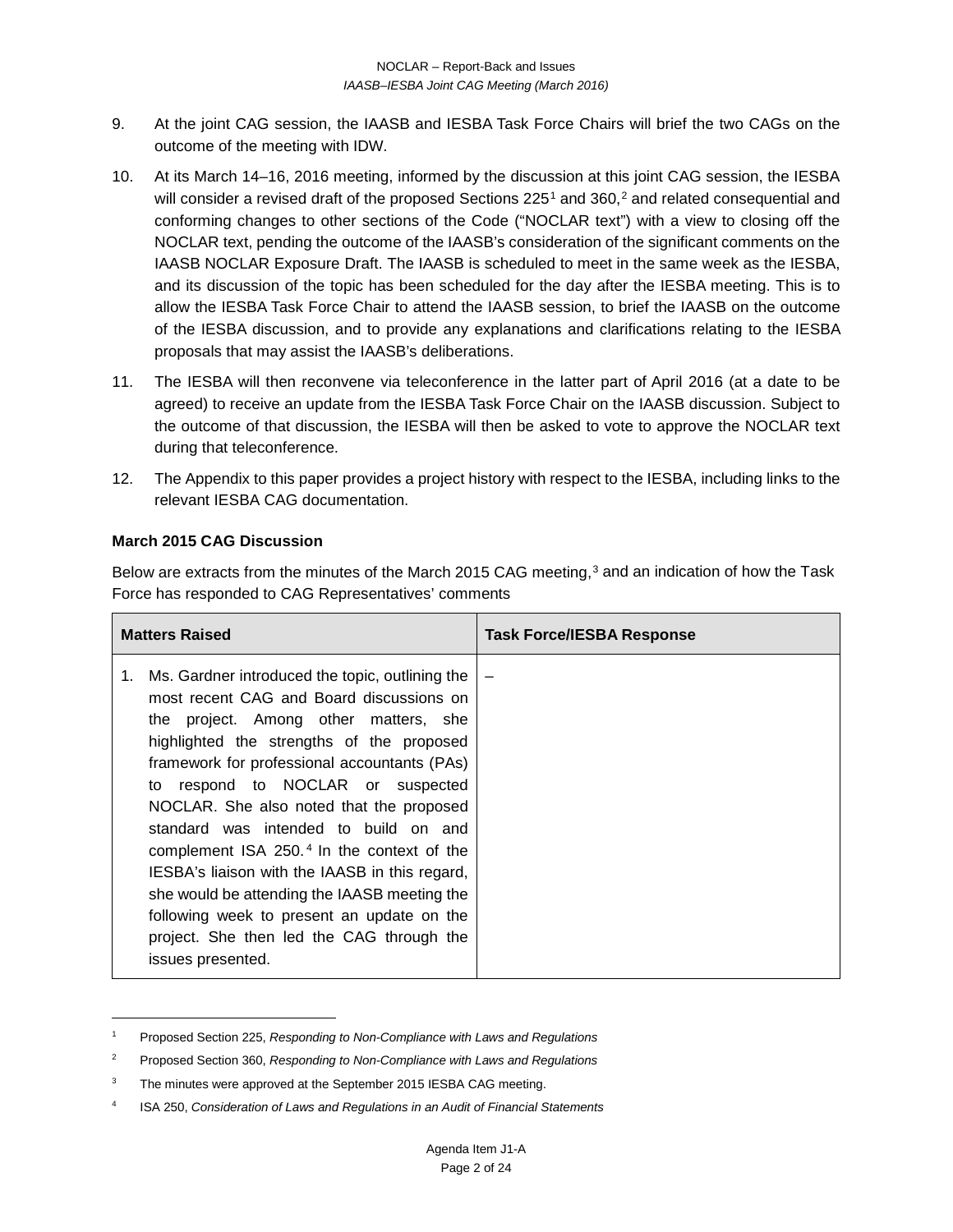#### NOCLAR – Report-Back and Issues *IAASB–IESBA Joint CAG Meeting (March 2016)*

| <b>Matters Raised</b> |                                                                                                                                                                                                                                                                                                                                                                                                                                                                                                                                                                                                                                                                                                                                                                                                                                                     | <b>Task Force/IESBA Response</b>                                                                                                                                                                                                                                                                               |  |
|-----------------------|-----------------------------------------------------------------------------------------------------------------------------------------------------------------------------------------------------------------------------------------------------------------------------------------------------------------------------------------------------------------------------------------------------------------------------------------------------------------------------------------------------------------------------------------------------------------------------------------------------------------------------------------------------------------------------------------------------------------------------------------------------------------------------------------------------------------------------------------------------|----------------------------------------------------------------------------------------------------------------------------------------------------------------------------------------------------------------------------------------------------------------------------------------------------------------|--|
|                       | The following matters were raised.                                                                                                                                                                                                                                                                                                                                                                                                                                                                                                                                                                                                                                                                                                                                                                                                                  |                                                                                                                                                                                                                                                                                                                |  |
|                       | <b>GENERAL COMMENTS AND OBSERVATIONS</b>                                                                                                                                                                                                                                                                                                                                                                                                                                                                                                                                                                                                                                                                                                                                                                                                            |                                                                                                                                                                                                                                                                                                                |  |
| 2.                    | Ms. Elliott acknowledged the significant<br>amount of effort that has gone into the project.<br>She highlighted that the Organization for<br>Economic Cooperation and Development<br>(OECD) frequently encourages the signatory<br>countries to its Anti-Bribery Convention to<br>adopt its 2009 Recommendation for Further<br>Combating Bribery of Foreign Public Officials<br>in International Business, which strengthens its<br>framework for fighting foreign bribery. She<br>emphasized the importance of auditors<br>responding appropriately to NOCLAR or<br>suspected NOCLAR, and not turning a blind<br>eye to it. In this regard, she highlighted a recent<br>case in the Netherlands where a large firm was<br>fined $\epsilon$ million for effectively turning a blind<br>eye to evidence of foreign bribery by one of its<br>clients. | Ms. Gardner noted that the IESBA's aim is to have<br>the Code drive PAs to do the right thing in the<br>public interest. However, the IESBA was not<br>discounting individual jurisdictions setting their own<br>laws and regulations to address such issues.                                                  |  |
| 3.                    | Mr. Hansen noted that the draft rationale for the<br>proposed framework was well thought out. He<br>wondered whether there was a way to make it<br>publicly available once the standard is<br>finalized.                                                                                                                                                                                                                                                                                                                                                                                                                                                                                                                                                                                                                                            | Mr. Siong noted that this suggestion would be<br>considered by the IESBA in due course.                                                                                                                                                                                                                        |  |
| 4.                    | Ms. Lang suggested that the wording used in<br>Ms. Gardner's presentation to describe the<br>overall purpose of the framework (i.e. to guide<br>PAs in deciding how best to serve public<br>interest when they come across NOCLAR or<br>suspected NOCLAR) would be useful in the<br>introduction to the proposed standard.                                                                                                                                                                                                                                                                                                                                                                                                                                                                                                                          | Point not accepted.<br>The Task Force and IESBA believe that the<br>concept of serving the public interest has been<br>appropriately expressed in the context of the<br>specific objectives in paragraph 225.3 <sup>5</sup> and with<br>reference to the PA's responsibility to act in the<br>public interest. |  |
| 5.                    | Mr. Muis wondered whether there was an<br>underlying value system in the proposals that<br>could be promoted globally. He felt that it would<br>be very important for PAs to face the public<br>interest directly and respond appropriately, and                                                                                                                                                                                                                                                                                                                                                                                                                                                                                                                                                                                                    | Ms. Gardner responded that the public interest is<br>at the heart of this project and that the proposed<br>standard provides a pathway to disclosure to an<br>appropriate authority, and therefore for an override<br>of the duty of confidentiality, in the appropriate                                       |  |

<span id="page-2-0"></span><sup>&</sup>lt;sup>5</sup> Paragraph numbers in this report-back refer to the **draft NOCLAR text** presented at the April 2015 IESBA meeting.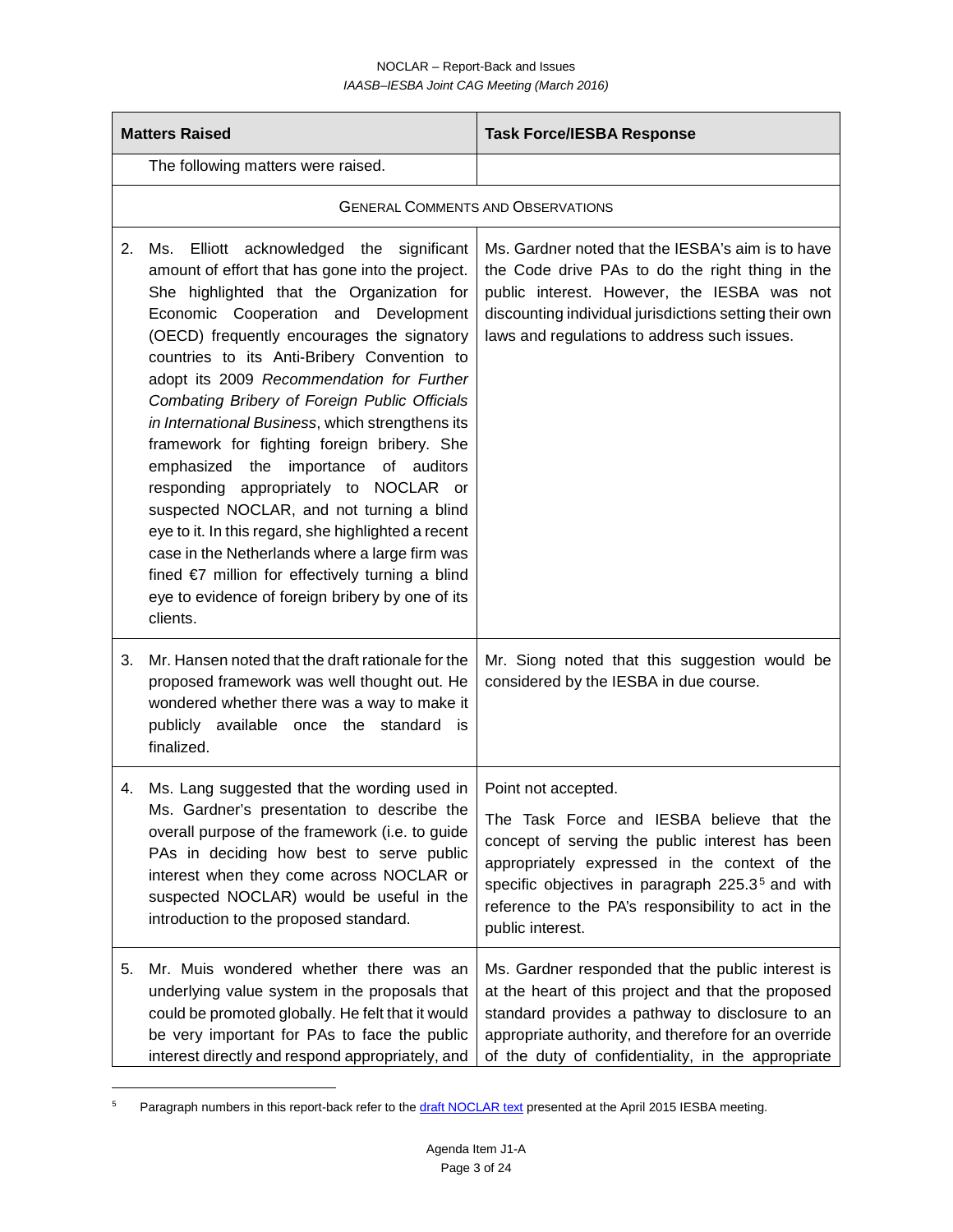|    | <b>Matters Raised</b>                                                                                                                                                                                                                                                                                                                | <b>Task Force/IESBA Response</b>                                                                                                                                                                                                                                                                                                                                                                                                                                                                                          |
|----|--------------------------------------------------------------------------------------------------------------------------------------------------------------------------------------------------------------------------------------------------------------------------------------------------------------------------------------|---------------------------------------------------------------------------------------------------------------------------------------------------------------------------------------------------------------------------------------------------------------------------------------------------------------------------------------------------------------------------------------------------------------------------------------------------------------------------------------------------------------------------|
|    | non-compliance<br>aid<br>abet<br>not<br>and<br>in<br>jurisdictions where laws and regulations are<br>grossly violated. In this regard, he noted that<br>while some legislators are good at addressing<br>NOCLAR, others are less so.                                                                                                 | circumstances.<br>the<br><b>IESBA</b><br>also<br>However,<br>recognized the need for the Code to operate in the<br>context of local laws and regulations. She added<br>that there is a need for the whole system to operate<br>cohesively with all stakeholders playing their parts.<br>In that context, she believed that the proposed<br>standard was heading in the right direction.                                                                                                                                   |
|    |                                                                                                                                                                                                                                                                                                                                      | Dr. Thomadakis highlighted the distinct benefit to<br>the bottom-up approach in the proposed standard,<br>noting that this approach would work well in both<br>jurisdictions that already have a legal or regulatory<br>requirement for reporting of NOCLAR and those<br>that do not. He added that the standard should not<br>hinder reporting where required by law or<br>regulation. At the same time, it should also not<br>create a disincentive to reporting where this is not<br>mandated under law or regulation. |
| 6. | Mr. Muis suggested that the explanatory<br>memorandum to the re-exposure draft (re-ED)<br>explain the dilemmas and the limits of what is<br>possible under the proposed standard.                                                                                                                                                    | Point accepted. The explanatory memorandum<br>laid out the challenges for auditors and other PAs<br>in balancing confidentiality against disclosure to an<br>appropriate authority in the public interest. It also<br>outlined the rationale for why, unlike law or<br>regulation, the IESBA believes that the Code<br>cannot mandate such disclosure.                                                                                                                                                                    |
| 7. | Mr. Michel expressed support for the direction<br>of the proposed standard, noting that it was<br>comprehensive.                                                                                                                                                                                                                     | Support noted.                                                                                                                                                                                                                                                                                                                                                                                                                                                                                                            |
| 8. | Ms. Borgerth expressed support for the<br>direction of the proposed standard. She noted<br>that under Brazilian regulation, auditors are<br>required to inform those charged with<br>governance (TCWG) of instances of NOCLAR<br>or suspected NOCLAR, and that TCWG in turn<br>have legal responsibilities to address the<br>matter. | Support and point noted.                                                                                                                                                                                                                                                                                                                                                                                                                                                                                                  |
|    |                                                                                                                                                                                                                                                                                                                                      | <b>SCOPE</b>                                                                                                                                                                                                                                                                                                                                                                                                                                                                                                              |
| 9. | Mr. Hansen wondered why there should be a<br>distinction between audits and reviews with<br>respect to PAs in public practice, given that                                                                                                                                                                                            | Point considered.<br>The IESBA believes that the proposed differential<br>approach is appropriate because the use of review                                                                                                                                                                                                                                                                                                                                                                                               |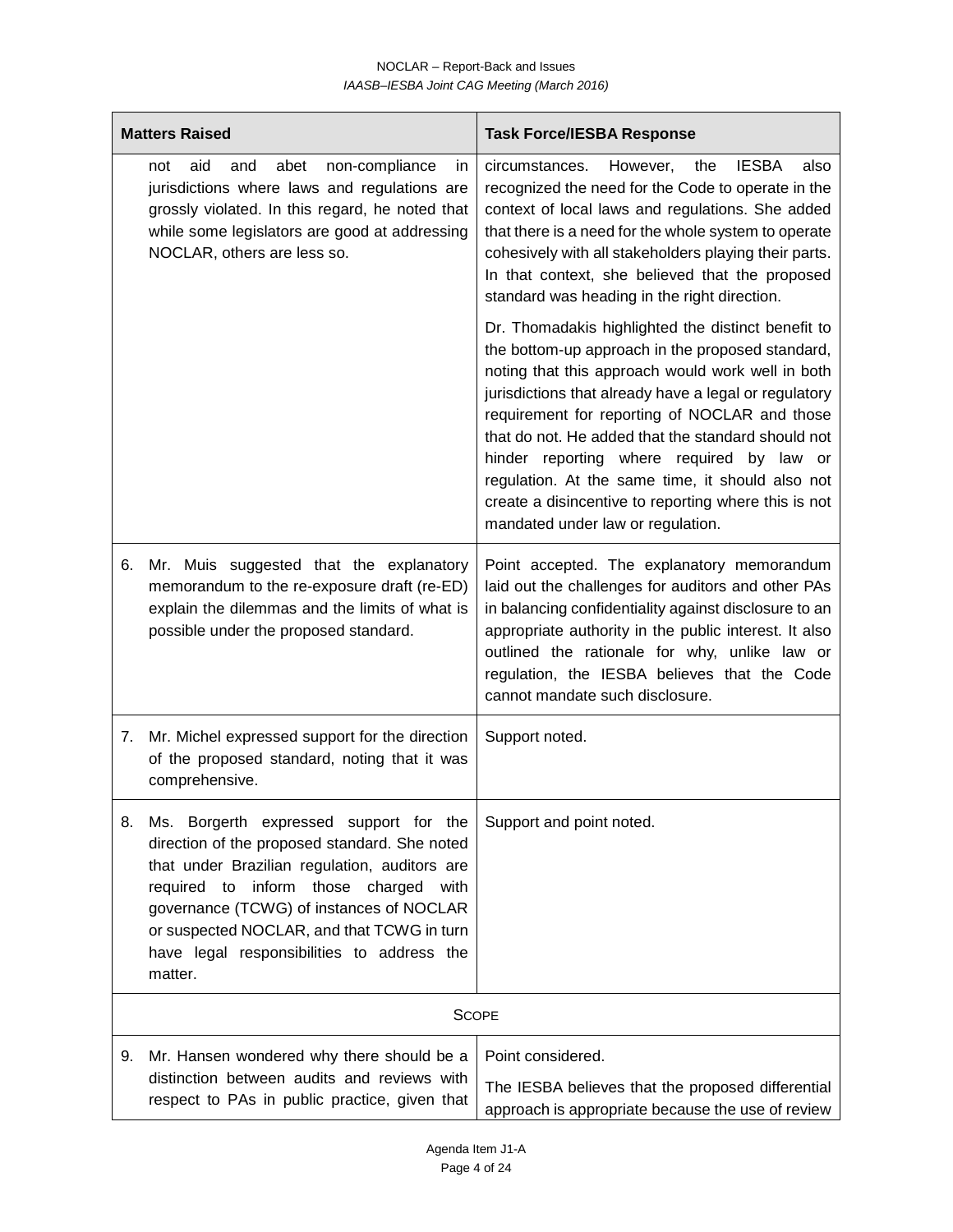| <b>Matters Raised</b>                                                                                                                                                                                                                                                                                                                                                                                                                                                                                                                                              | <b>Task Force/IESBA Response</b>                                                                                                                                                                                                                                                                                                                                                                                                                                                                                                                                                                                                                                                                                                                                        |
|--------------------------------------------------------------------------------------------------------------------------------------------------------------------------------------------------------------------------------------------------------------------------------------------------------------------------------------------------------------------------------------------------------------------------------------------------------------------------------------------------------------------------------------------------------------------|-------------------------------------------------------------------------------------------------------------------------------------------------------------------------------------------------------------------------------------------------------------------------------------------------------------------------------------------------------------------------------------------------------------------------------------------------------------------------------------------------------------------------------------------------------------------------------------------------------------------------------------------------------------------------------------------------------------------------------------------------------------------------|
| both types of services come under the umbrella<br>of attest services and that PAs would also have<br>access to TCWG when performing review<br>engagements. Accordingly,<br>he wondered<br>whether the right split should not be between<br>attest and non-attest services as opposed to<br>audits and other services.                                                                                                                                                                                                                                              | engagements around the world varies significantly,<br>as does the level of public interest in them. There<br>is similar wide variation in other assurance<br>engagements that are not audits of financial<br>statements. Also, lawmakers and regulators<br>around the world have tended to legislate or<br>regulate audits as opposed to other assurance<br>engagements.                                                                                                                                                                                                                                                                                                                                                                                                |
|                                                                                                                                                                                                                                                                                                                                                                                                                                                                                                                                                                    | The IESBA noted that jurisdictions would not be<br>precluded from extending the proposed approach<br>to review and other assurance engagements that<br>are not audits, should they believe that doing so<br>would be appropriate for their national contexts.                                                                                                                                                                                                                                                                                                                                                                                                                                                                                                           |
| 10. Mr. Fukushima noted improvement in the<br>description of the scope of the proposed<br>standard. However, he wondered whether an<br>instance of NOCLAR that could undermine the<br>reputation of the entity but which might not<br>necessarily result in substantial harm to the<br>public would be in scope. He suggested, as an<br>example, insider trading which could have a<br>significant impact from a public interest<br>perspective. Mr. James commented that<br>insider trading may have no direct or indirect<br>effect on the financial statements. | Ms. Gardner noted that the Task Force intended<br>such a type of NOCLAR to be covered through the<br>reference to securities laws and regulations in the<br>list of examples of laws and examples which the<br>proposed standard would address.<br>Point considered. The Task Force believes that<br>insider trading at an institutional level (including<br>where perpetrated by management) would be<br>captured under the proposals. At a personal level,<br>however, it would likely not as fines would not be<br>levied at the corporate level. While individuals<br>convicted of insider trading may face significant<br>personal consequences, this would not necessarily<br>result in a significant adverse impact on the entity,<br>reputational or otherwise. |
| 11. Ms. Miller noted that she had an opposite<br>concern in that the scope appeared very broad,<br>particularly given the reference in the draft text<br>to "laws and regulations compliance with which<br>may be fundamental to the operating aspects of<br>the client's business." She highlighted the risk<br>of reporting a matter that would turn out not to<br>be actual non-compliance.                                                                                                                                                                     | Ms. Gardner noted that the challenge for the<br>IESBA had been to find the right balance. The Task<br>Force had endeavored to make clear that the<br>auditor is not being asked to search for NOCLAR<br>but rather to respond upon becoming aware of<br>information suggesting an instance of NOCLAR or<br>suspected NOCLAR. In addition, she noted that the<br>proposed standard explains that while the auditor<br>is expected to apply knowledge, judgment and<br>expertise to the matter, the auditor is not expected<br>to have detailed knowledge of laws and regulations<br>beyond that which is required for the audit.                                                                                                                                         |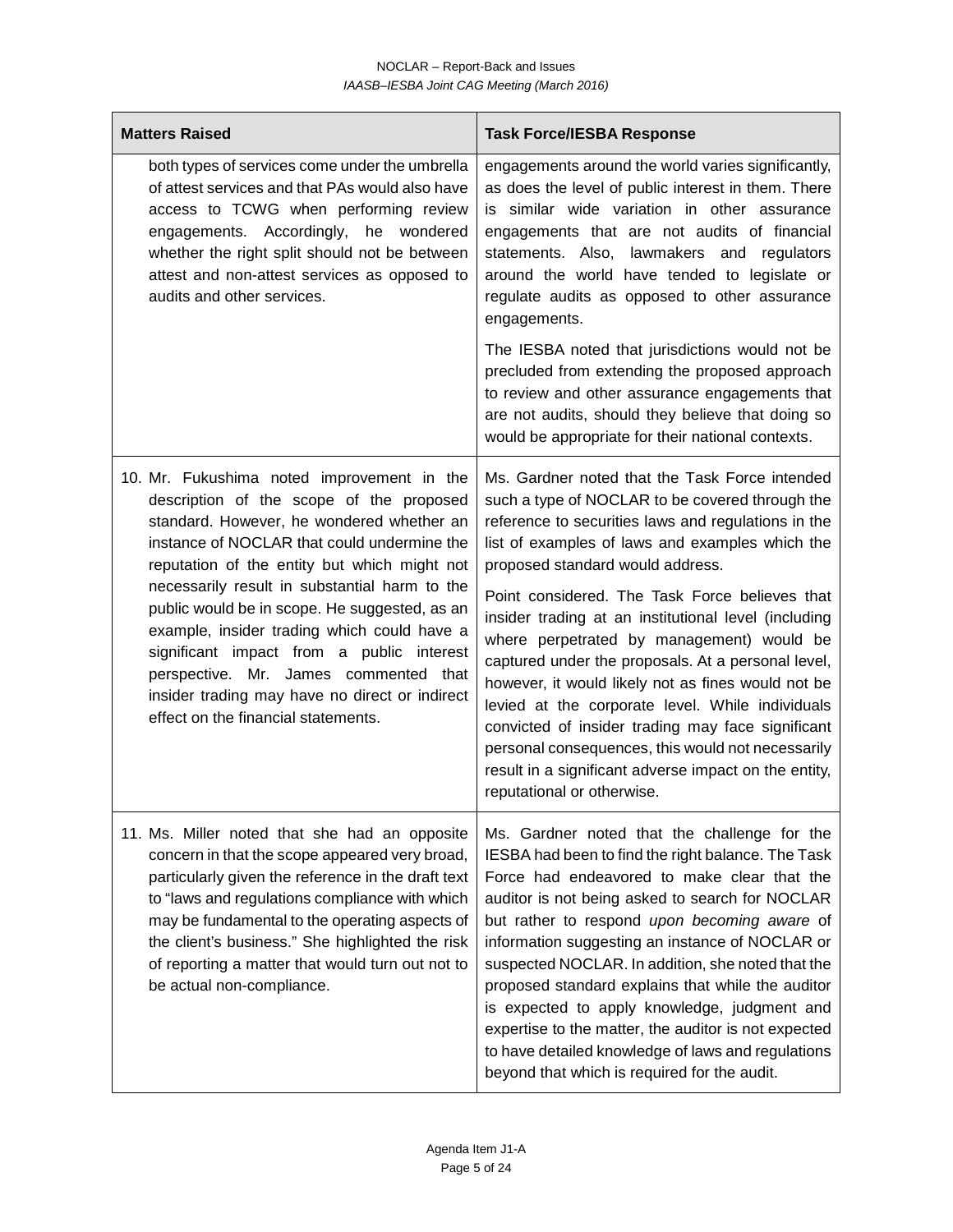| <b>Matters Raised</b>                                                                                                                                                                                                                                                                                                                                                                                                                                                                                                                                        | <b>Task Force/IESBA Response</b>                                                                                                                                                                                                                                                                                                                                                                                                                                                                                                                          |
|--------------------------------------------------------------------------------------------------------------------------------------------------------------------------------------------------------------------------------------------------------------------------------------------------------------------------------------------------------------------------------------------------------------------------------------------------------------------------------------------------------------------------------------------------------------|-----------------------------------------------------------------------------------------------------------------------------------------------------------------------------------------------------------------------------------------------------------------------------------------------------------------------------------------------------------------------------------------------------------------------------------------------------------------------------------------------------------------------------------------------------------|
| 12. Mr. James noted that narrowing the scope to<br>address Ms. Miller's concern would create a<br>bigger issue given that the scope is the same<br>as that of ISA 250. Mr. Thompson agreed.                                                                                                                                                                                                                                                                                                                                                                  | Point agreed.                                                                                                                                                                                                                                                                                                                                                                                                                                                                                                                                             |
| 13. Ms. de Beer noted that she found the list of<br>examples of laws and regulations the proposed<br>standard addresses helpful. She suggested<br>that it be made clear that this list is not intended<br>to be exhaustive.                                                                                                                                                                                                                                                                                                                                  | Point not accepted.<br>This is consistent with the current drafting<br>conventions. In addition, if this change were made,<br>it would have to be repeated everywhere else in the<br>Code where lists of examples are provided.                                                                                                                                                                                                                                                                                                                           |
| 14. Mr. Arteagoitia noted that the EC was<br>supportive of the project. He commented that<br>standard seemed<br>proposed<br>the<br>to<br>be<br>addressing only matters affecting the entity but<br>not consequences beyond the entity.                                                                                                                                                                                                                                                                                                                       | Support noted.<br>Paragraphs 225.4 and 225.7 make clear that the<br>proposed provisions address consequences of<br>NOCLAR that go beyond the entity.                                                                                                                                                                                                                                                                                                                                                                                                      |
|                                                                                                                                                                                                                                                                                                                                                                                                                                                                                                                                                              | DETERMINING WHETHER TO DISCLOSE THE MATTER TO AN APPROPRIATE AUTHORITY                                                                                                                                                                                                                                                                                                                                                                                                                                                                                    |
| 15. Ms. de Beer was of the view that it would not<br>be sufficient to simply acknowledge that in<br>some jurisdictions there is legal or regulatory<br>requirement to report NOCLAR or suspected<br>NOCLAR to an appropriate authority. She was<br>of the view that where there is such a duty to<br>report, the PA must comply with it. Mr. Hansen<br>agreed and suggested that this be included in<br>the list of factors in paragraph 225.28 even if<br>doing so would be repetitive. Mss. Robert and<br>Singh agreed with Ms. de Beer and Mr.<br>Hansen. | Point considered.<br>The Task Force believes that the duty of the PA to<br>comply with applicable laws and regulations is<br>already clearly set out in paragraph 225.20(a). The<br>PA would already need to have complied with this<br>requirement before reaching the point of<br>determining whether or not to make a disclosure to<br>an appropriate authority. The Task Force noted that<br>this duty is also already specified in paragraph<br>225.10. The Task Force believes that repeating the<br>requirement a third time would be unnecessary. |
| 16. Mr. Hansen also suggested that the reference<br>to the client's "license" to operate in the first<br>sub-bullet should be amended to the client's<br>"ability" to operate.                                                                                                                                                                                                                                                                                                                                                                               | Point accepted.                                                                                                                                                                                                                                                                                                                                                                                                                                                                                                                                           |
| 17. Mr. Bradbury wondered whether the reference<br>to the client's license to operate could act as a<br>disincentive for the auditor to report. He<br>suggested that the Task Force consider<br>strengthening the wording.                                                                                                                                                                                                                                                                                                                                   | Ms. Gardner agreed that it should be the matter<br>that should create a threat to the client's ability to<br>operate and not the disclosure itself.<br>Point considered. The Task Force noted that the<br>reference in paragraph 225.28 is with respect to<br>the matter and not to the disclosure.                                                                                                                                                                                                                                                       |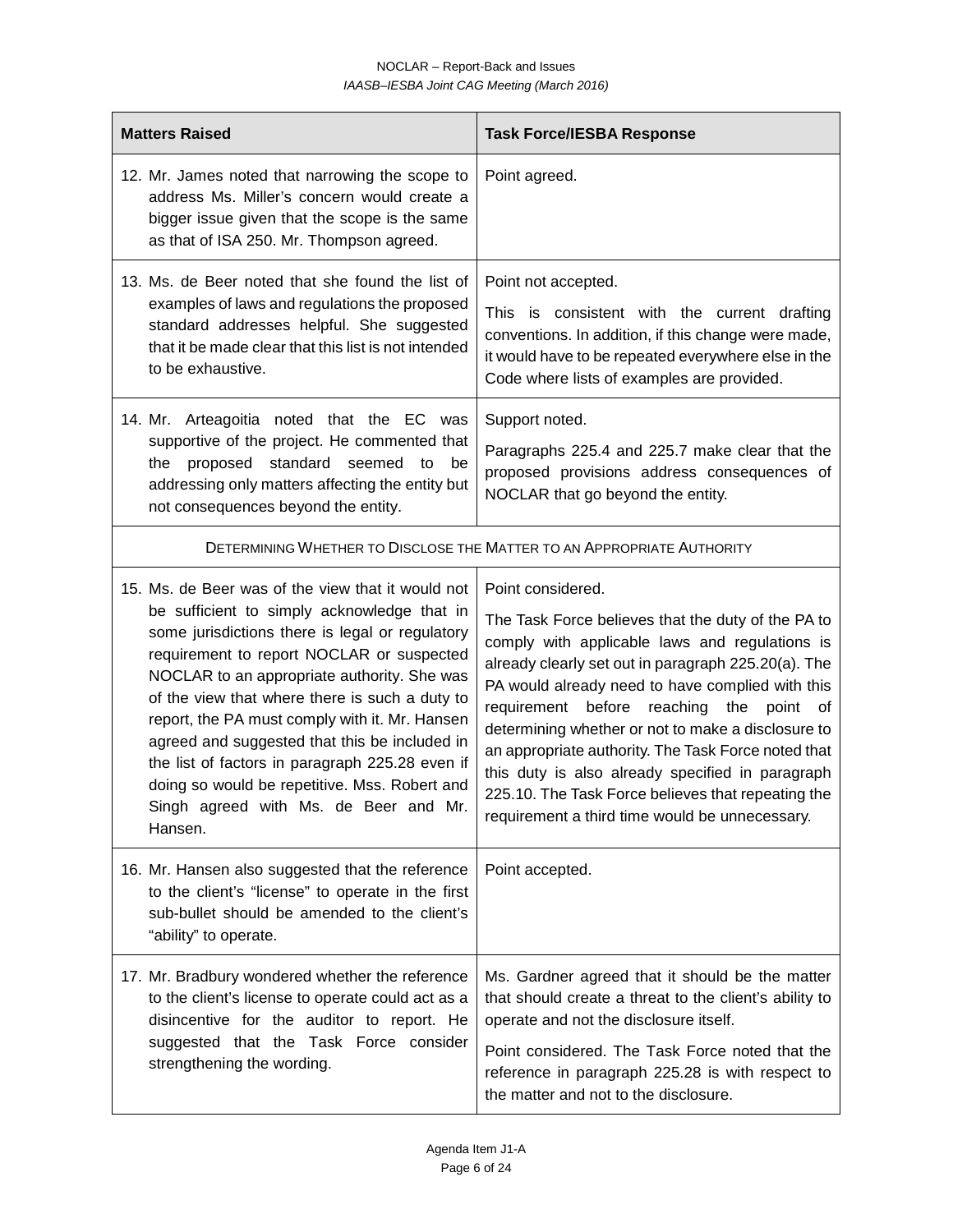| <b>Matters Raised</b>                                                                                                                                                                                                                                                                                                                                  | <b>Task Force/IESBA Response</b>                                                                                                                                                                                                                                                                                           |  |
|--------------------------------------------------------------------------------------------------------------------------------------------------------------------------------------------------------------------------------------------------------------------------------------------------------------------------------------------------------|----------------------------------------------------------------------------------------------------------------------------------------------------------------------------------------------------------------------------------------------------------------------------------------------------------------------------|--|
| 18. Ms. Lopez suggested adding "whether the<br>public interest would be better served by<br>disclosing the matter to an appropriate<br>authority" to the list of factors affecting the PA's<br>decision as to whether to make such a<br>disclosure.                                                                                                    | Point not accepted.<br>The Task Force noted that consideration of the<br>public interest is already embedded in paragraph<br>225.21 through the determination of further action<br>needed to achieve the objectives under the<br>section. It is also in paragraph 225.26 regarding<br>application of the third party test. |  |
| 19. Mr. Greene wondered what would happen if<br>the PA decided not to disclose.                                                                                                                                                                                                                                                                        | Ms. Gardner noted that the requirement was for the<br>PA to determine the nature and extent of further<br>action needed. In addition, the PA would be<br>required to document the PA's thinking process,<br>including the application of the third party test.                                                             |  |
| 20. Ms. Lang expressed support for the list of<br>factors in paragraph 225.28. However, she<br>suggested consideration of better sign-posting<br>given that at the point of considering whether<br>or not to disclose the matter to an appropriate<br>authority, the PA would have gone through<br>many steps in the process.                          | Point not accepted.<br>The Task Force believes that this could render this<br>part of the proposed standard very granular. Doing<br>so could also lead readers to perceive underlying<br>actions to take in<br>rules<br>about<br>particular<br>circumstances, which is not the intention of the<br>guidance.               |  |
| 21. Ms. McGeachy noted that the proposed<br>standard had come a long way. She suggested<br>that there be a link back in paragraph 225.28<br>to credible evidence of substantial harm to<br>stakeholders.                                                                                                                                               | Point not accepted.<br>The Task Force believes that this would be<br>unnecessary given that the reference to credible<br>evidence of substantial harm is already included<br>among the factors to consider in paragraph 225.22<br>re determination of further action needed.                                               |  |
| 22. Mr. Fukushima noted that at the September<br>2014 CAG meeting, he had expressed a<br>concern about using the public interest as the<br>threshold for disclosure to an appropriate<br>authority, given the difficulty in ensuring<br>consistent evaluation of that threshold. He<br>expressed support for the revised approach to<br>the threshold. | Support noted.                                                                                                                                                                                                                                                                                                             |  |
| OTHER COMMENTS ON PROPOSED SECTION 225                                                                                                                                                                                                                                                                                                                 |                                                                                                                                                                                                                                                                                                                            |  |
| 23. In the context of an audit engagement, Mr.<br>Hansen wondered whether every member of<br>the engagement team was intended to have                                                                                                                                                                                                                  | Point not accepted. The Code's current drafting<br>convention is to refer to a professional accountant<br>in public practice, which it defines to also mean a                                                                                                                                                              |  |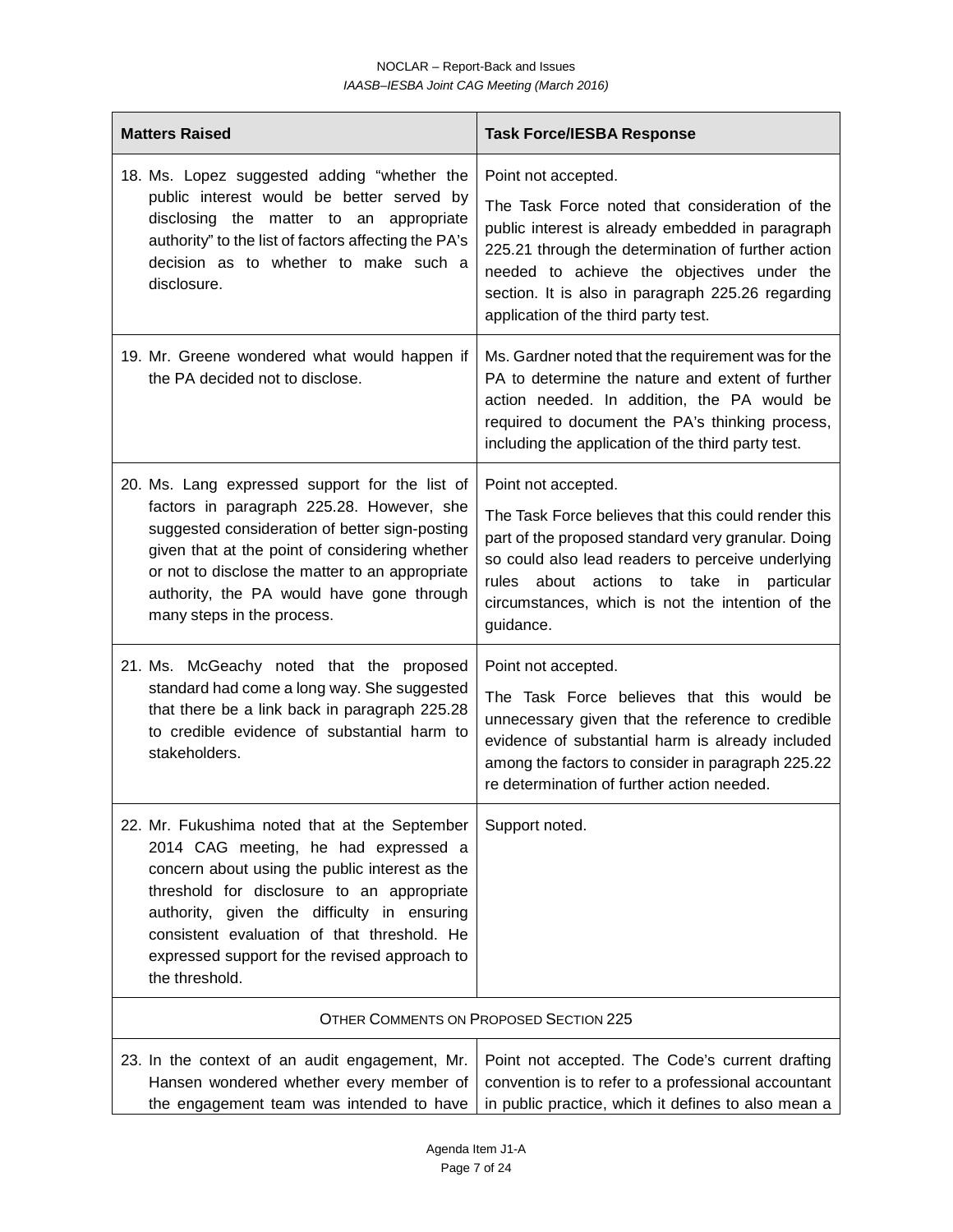| <b>Matters Raised</b> |                                                                                                                                                                                                                                                                                                                                                                                                | <b>Task Force/IESBA Response</b>                                                                                                                                                                                                                                                                                                                            |
|-----------------------|------------------------------------------------------------------------------------------------------------------------------------------------------------------------------------------------------------------------------------------------------------------------------------------------------------------------------------------------------------------------------------------------|-------------------------------------------------------------------------------------------------------------------------------------------------------------------------------------------------------------------------------------------------------------------------------------------------------------------------------------------------------------|
|                       | the same responsibility to deal with NOCLAR<br>or suspected NOCLAR. In particular, he felt<br>that it would be challenging for an intern or a<br>junior member of the engagement team to<br>raise the matter directly with management.                                                                                                                                                         | firm. To assign specific responsibility within an<br>would<br>introduce<br>engagement team<br>undue<br>complexity. Rather, it is more likely that this matter<br>of process would be addressed by quality control<br>standards such as ISA 220, <sup>6</sup> in particular with<br>respect to engagement performance, direction,<br>supervision and review. |
|                       | 24. With respect to raising the matter with the<br>appropriate level of management, Mr. Hansen<br>noted that there had been a discussion on this<br>process aspect in the IAASB CAG earlier in the<br>week in the context of the IAASB's work stream<br>on ISA 600.7 Accordingly, he suggested that<br>there would be an opportunity for the IESBA to<br>liaise with the IAASB in this regard. | Point taken into account.<br>The IESBA Task Force has been liaising with the<br>IESBA Task Force with respect to addressing<br>communication in the context of group audits.                                                                                                                                                                                |
|                       | 25. In relation to PAs in public practice other than<br>auditors, Mr. Hansen noted that it should not<br>be assumed that they may not come across<br>instances of fraud in carrying out their work. He<br>highlighted for example that PAs providing tax<br>services may become aware of tax fraud<br>committed or being committed by their clients.                                           | Point taken into account.<br>The scope is the same across all categories of<br>PAs. See paragraph 225.6.                                                                                                                                                                                                                                                    |
|                       | 26. Mr. Ayoub commented that the wording of the<br>last sentence of paragraph 225.14 gave the<br>impression that the PA would decide whether<br>or not to seek legal advice. He felt that if the<br>matter is a NOCLAR or suspected NOCLAR,<br>the PA should consult legal counsel when<br>appropriate and not make legal judgments<br>which the PA may not be qualified to do.                | Ms. Gardner noted that different stakeholders have<br>different perspectives on the level of prescription<br>needed. She noted that often the issue can be<br>resolved through discussion with management.<br>Point not accepted. The Task Force noted that<br>nowhere in the Code is the PA obliged to take legal<br>advice.                               |
|                       | 27. Mr. Ayoub also noted that if a NOCLAR or<br>suspected NOCLAR were to be identified, this<br>may lead to going concern issues for the entity.<br>Accordingly, he suggested the addition of a<br>reference to professional obligations as the PA<br>may find it helpful to bear these in mind in such<br>circumstances.                                                                      | Point taken into account. This was already<br>addressed in paragraph 225.20(b).                                                                                                                                                                                                                                                                             |

<span id="page-7-0"></span><sup>6</sup> ISA 220, *Quality Control for an Audit of Financial Statements*

<span id="page-7-1"></span><sup>7</sup> ISA 600, *Special Considerations—Audits of Group Financial Statements (Including the Work of Component Auditors)*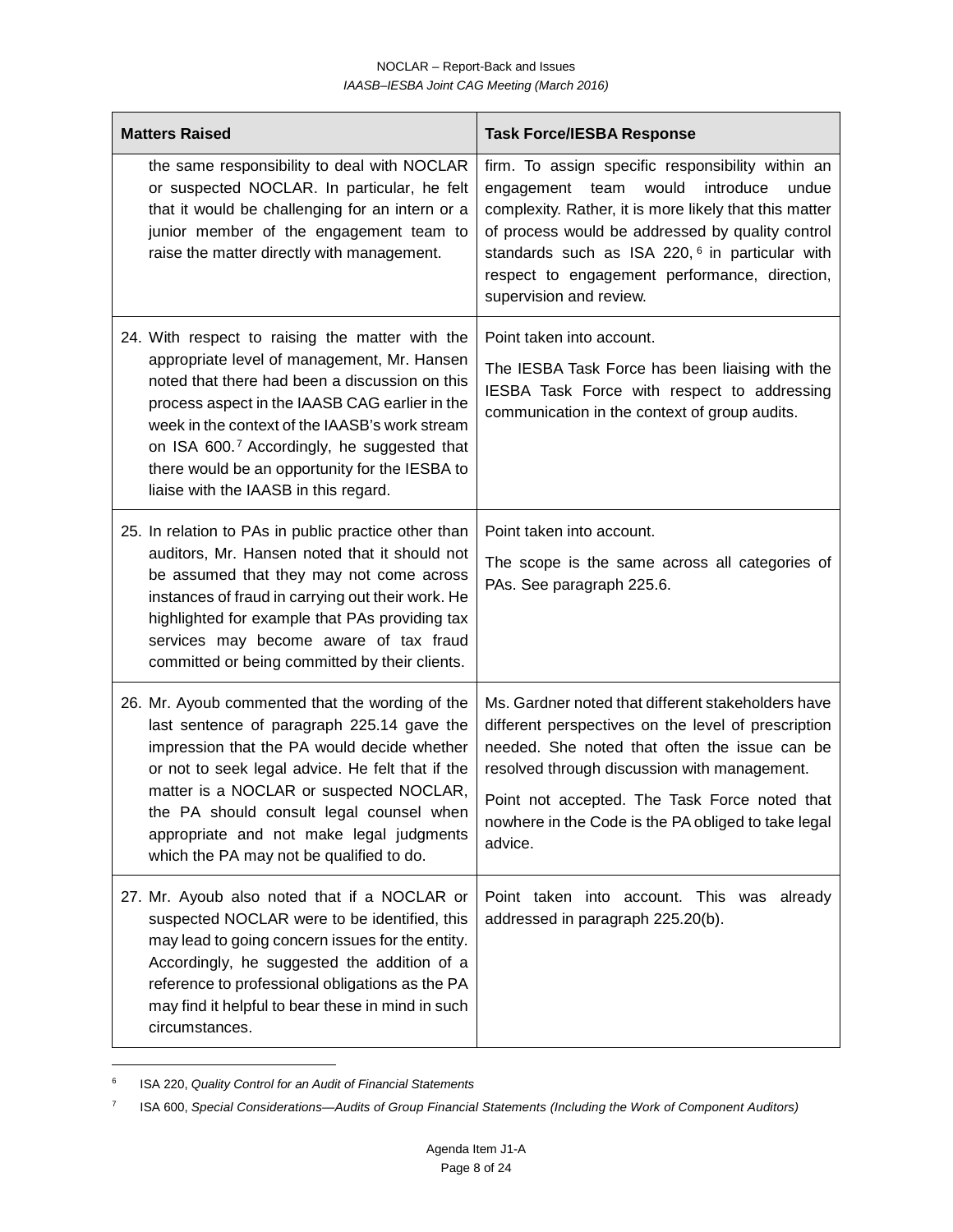| <b>Matters Raised</b>                                                                                                                                                                                                                                                                                                                                                                                                                                                                                                                                                                                                  | <b>Task Force/IESBA Response</b>                                                                                                                                                                                                                                                                                                                                                                                                                                                                                                       |
|------------------------------------------------------------------------------------------------------------------------------------------------------------------------------------------------------------------------------------------------------------------------------------------------------------------------------------------------------------------------------------------------------------------------------------------------------------------------------------------------------------------------------------------------------------------------------------------------------------------------|----------------------------------------------------------------------------------------------------------------------------------------------------------------------------------------------------------------------------------------------------------------------------------------------------------------------------------------------------------------------------------------------------------------------------------------------------------------------------------------------------------------------------------------|
| 28. With respect to communication of the matter<br>across a network for PAs in public practice<br>other than auditors, Ms. de Beer felt that the<br>wording of the proposed provision would leave<br>too much to judgment. Mr. James agreed,<br>noting that there should be the same<br>requirement to communicate<br>across the<br>network as within the firm.                                                                                                                                                                                                                                                        | Ms. Gardner noted that the Task Force had<br>discussed this issue at length and that there are a<br>number of complexities that the PA would need to<br>take into account in determining whether to make<br>the communication.<br>Point considered but not accepted for the reasons<br>outlined in the explanatory memorandum to the re-<br>ED.                                                                                                                                                                                        |
| 29. Mr. Baumann noted that the draft standard had<br>come a long way and that it was going in the<br>right direction. He commented that the<br>approach to escalation of the matter in a group<br>audit context seemed weak. He was of the view<br>that there should be a stronger emphasis that<br>in any circumstances in which a component<br>auditor identifies a NOCLAR or suspected<br>NOCLAR that is deemed important, the matter<br>should be elevated to the group engagement<br>team. He noted that while a matter may be<br>inconsequential at the component level, it may<br>not be so at the group level. | Ms. Gardner noted that the proposed standard<br>already would require the auditor to comply with<br>professional standards, including communication<br>with the group engagement team in the case of a<br>group audit. Nevertheless, she added that the Task<br>Force would further reflect on the matter.<br>Point taken into account. The revised NOCLAR<br>text<br>post-exposure<br>addresses<br>this<br>issue<br>comprehensively<br>(see<br>discussion<br>under<br>"Communication with Respect to Group Audits"<br>further below). |
| 30. Mr. Dalkin noted that there had been significant<br>improvement in the proposed standard and<br>matured. With<br>that it<br>had<br>respect to<br>communication with TCWG, he noted that this<br>is not commonplace in the public sector.<br>Accordingly, he suggested that there be<br>special considerations for public sector<br>auditors in this regard.                                                                                                                                                                                                                                                        | Point considered.<br>The Task Force noted that this matter concerns the<br>broader Code and there would be benefit in the<br>IESBA considering the matter separately as part of<br>a dialogue with INTOSAI.                                                                                                                                                                                                                                                                                                                            |
| 31. In relation to the documentation requirement,<br>Mr. Fukushima noted that ISAs are focused on<br>obtaining sufficient appropriate audit evidence.<br>He was of the view that certain significant<br>judgments that auditors may make under the<br>proposed NOCLAR standard may be outside<br>the scope of the documentation requirement as<br>specified under the ISAs, and therefore not<br>documented. He suggested that the Task<br>Force reflect on this matter.                                                                                                                                               | Point accepted. The Task Force included a specific<br>reference to judgments made in the documentation<br>requirement in paragraph 225.33.                                                                                                                                                                                                                                                                                                                                                                                             |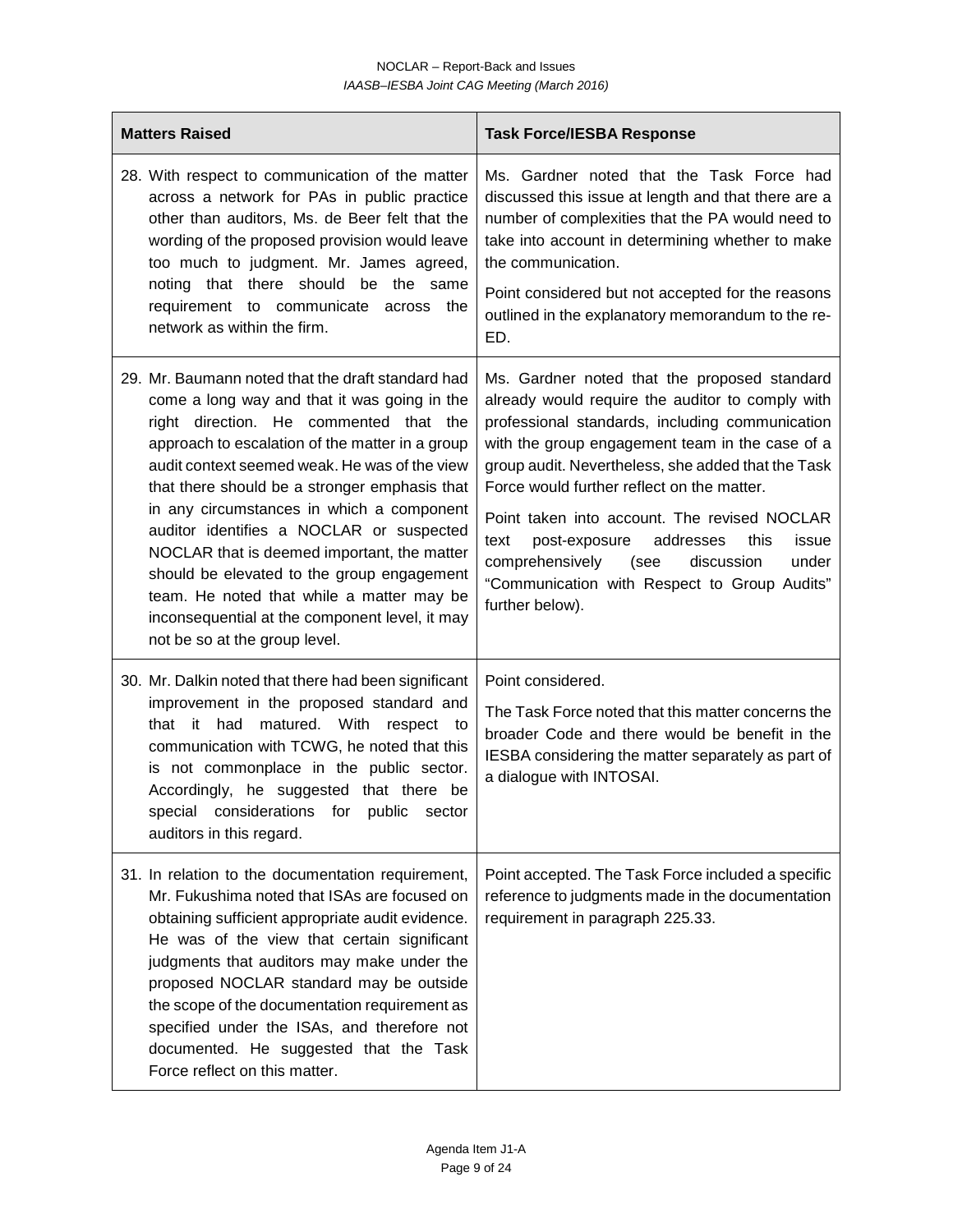| <b>Matters Raised</b>                                                                                                                                                                                                                                                                                                                                                                                                        | <b>Task Force/IESBA Response</b>                                                                                                                                                                                                  |  |
|------------------------------------------------------------------------------------------------------------------------------------------------------------------------------------------------------------------------------------------------------------------------------------------------------------------------------------------------------------------------------------------------------------------------------|-----------------------------------------------------------------------------------------------------------------------------------------------------------------------------------------------------------------------------------|--|
| <b>PROPOSED SECTION 360</b>                                                                                                                                                                                                                                                                                                                                                                                                  |                                                                                                                                                                                                                                   |  |
| 32. Mr. Michel commented that the proposed<br>standard would be a good step forward for PAs<br>in business (PAIBs) as there has been little<br>communication regarding the importance of<br>ethics to that constituency. He suggested that<br>the IESBA obtain PAIBs' feedback on the<br>proposals.                                                                                                                          | Ms. Gardner agreed, noting that the IESBA had<br>received input from PAIBs at the three global<br>NOCLAR roundtables in 2014. In addition, the<br>Task Force consulted with the IFAC PAIB<br>Committee at its March 2015 meeting. |  |
| 33. Ms. de Beer expressed support for the<br>proposed Section 360. She noted that the<br>challenge<br><b>PAIBs</b><br>with<br>respect<br>to<br>is<br>implementation<br>and<br>enforcement.<br>She<br>suggested that this may be a matter for the<br>IFAC Compliance Advisory Panel to consider,<br>through<br>incorporating<br>perhaps<br>such<br>considerations in the IFAC Statements of<br>Membership Obligations (SMOs). | Point<br>noted.<br>The<br><b>SMO<sub>s</sub></b><br>already<br>address<br>investigation and discipline.                                                                                                                           |  |
| 34. Mr. James noted that PAIBs may have legal or<br>regulatory responsibilities to report instances<br>of NOCLAR or suspected NOCLAR that are<br>not significant. He wondered whether there<br>was a way to ensure that they are not<br>discouraged from reporting what they are<br>required by law or regulation to report.                                                                                                 | Point considered.<br>The Task Force noted that this matter is already<br>addressed in paragraph 360.10.                                                                                                                           |  |
| 35. He also wondered whether under the proposed<br>standard, a PAIB who is a supervisor would be<br>prompted to take appropriate action if the PAIB<br>were to be informed of the matter indirectly as<br>opposed to the PAIB himself or herself coming<br>across it.                                                                                                                                                        | Point considered.<br>The Task Force believes that the responsibilities<br>would flow through to the supervisor if the matter<br>were to come to the supervisor's attention through<br>another employee within the organization.   |  |
| 36. Ms. Miller noted that many PAIBs are internal<br>auditors and they may often come across<br>NOCLAR or suspected NOCLAR at suppliers.<br>She wondered whether the scope is really<br>limited to matters identified at the PAIBs'<br>employing organizations or whether this would<br>be left to the PAIBs' judgment.                                                                                                      | Point taken into account. NOCLARs that are not<br>committed by the employing organization or by<br>those charged with governance, management or<br>employees of the employing organization are out<br>of scope.                   |  |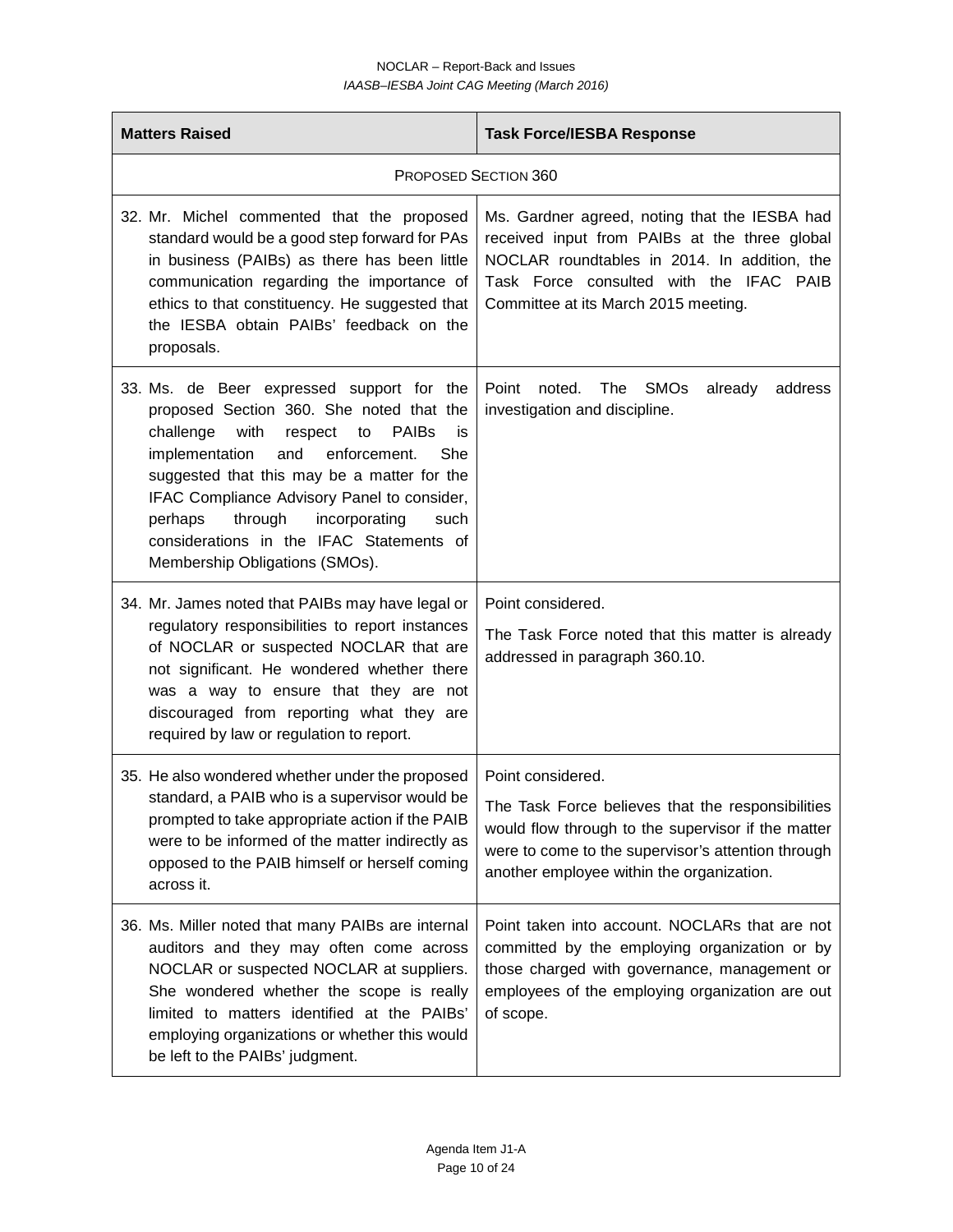| <b>Matters Raised</b>                                                                                                                                                                                                                                                                                                                                                                  | <b>Task Force/IESBA Response</b>                                                                                                                                                                              |  |
|----------------------------------------------------------------------------------------------------------------------------------------------------------------------------------------------------------------------------------------------------------------------------------------------------------------------------------------------------------------------------------------|---------------------------------------------------------------------------------------------------------------------------------------------------------------------------------------------------------------|--|
| 37. Mr. Dalkin commented that the framework<br>schematic was helpful. However, he suggested<br>clarifying it to avoid implying that PAIBs would<br>be required to raise a NOCLAR or suspected<br>NOCLAR to their superior and TCWG at the<br>same time.                                                                                                                                | Point accepted.<br>Framework schematic adjusted accordingly.                                                                                                                                                  |  |
| respect to ethics hotlines<br>within<br>38. With<br>that<br>government<br>agencies,<br>he<br>noted<br>allegations that are without merit are a<br>common occurrence. He suggested that there<br>be appropriate considerations in that regard.                                                                                                                                          | Point considered.<br>The Task Force believes that this matter is outside<br>the scope of this project.                                                                                                        |  |
| 39. Mr. Muis noted that legal immunity in a<br>governmental context now often extends to<br>individuals who are not political appointees, for<br>example, treasurers. He wondered how this<br>broadening of legal immunity could be justified.                                                                                                                                         | Point noted. This matter is beyond the scope of this<br>project.                                                                                                                                              |  |
| 40. Ms. Robert suggested clarification of the<br>subheadings to make clear which provisions<br>apply to senior PAIBs. She noted, for example,<br>that paragraphs 360.12-13 refer to senior<br>PAIBs but not paragraph 360.14.                                                                                                                                                          | Point accepted.<br>Signposting added in paragraph 360.13.                                                                                                                                                     |  |
| <b>RE-EXPOSURE</b>                                                                                                                                                                                                                                                                                                                                                                     |                                                                                                                                                                                                               |  |
| 41. Mr. Koktvedgaard inquired as to whether<br>Representatives would support the IESBA<br>issuing the proposed standard for re-exposure,<br>subject to consideration of the CAG's<br>comments.<br>Messrs.<br>Ayoub, Baumann,<br>Bradbury, Dalkin, Hansen, and Michel, and<br>Mss. Borgerth, de Beer, Elliott, Lopez,<br>McGeachy, Miller, Robert and Singh indicated<br>their support. | Support noted.                                                                                                                                                                                                |  |
| 42. Mr. Muis noted that the IESBA is a global body<br>and that it is facing many legislators that are<br>unethical. He was of the view that it is<br>challenging to set ethical standards without<br>considering the ethical fabric of laws and<br>regulations. Accordingly, he felt that the<br>rationale for the proposed framework would be                                         | Ms. Gardner noted that the IESBA was indeed<br>doing so through the proposed standard and, in<br>particular, through providing a pathway to<br>disclosure where not already required by law or<br>regulation. |  |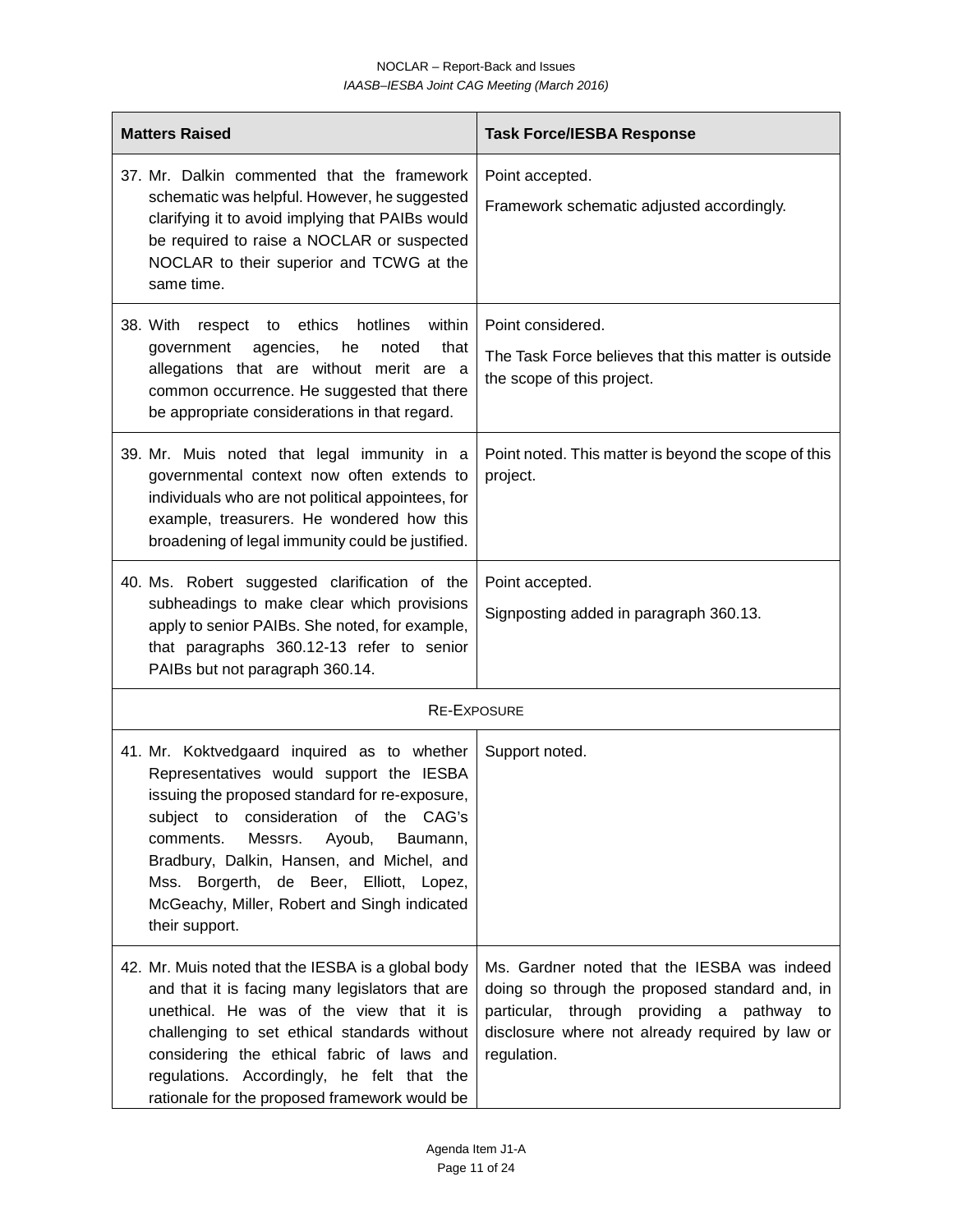| <b>Matters Raised</b>                                                                                                                                                                                                                                                                                                                                                                              | <b>Task Force/IESBA Response</b>                                            |  |
|----------------------------------------------------------------------------------------------------------------------------------------------------------------------------------------------------------------------------------------------------------------------------------------------------------------------------------------------------------------------------------------------------|-----------------------------------------------------------------------------|--|
| important and that the IESBA should maintain<br>pressure on addressing NOCLAR issues at a<br>global level.                                                                                                                                                                                                                                                                                         |                                                                             |  |
| 43. Ms. de Beer suggested that the wording of the<br>rationale for the framework<br>draft<br>he.<br>reconsidered to avoid it sounding overly<br>defensive in terms of protection of the<br>profession from liability as opposed to the need<br>to acknowledge the realities of the legal and<br>regulatory framework and context.                                                                  | Point accepted and reflected in the explanatory<br>memorandum to the re-ED. |  |
| <b>WAY FORWARD</b>                                                                                                                                                                                                                                                                                                                                                                                 |                                                                             |  |
| 44. Ms. Gardner thanked Representatives for their<br>constructive input, noting that their comments<br>would be duly considered by the Task Force<br>and the IESBA. As the project was not<br>expected to be on the September 2015 CAG<br>agenda given the timing of the re-ED, Mr.<br>Waldron noted that it would be helpful for a<br>progress report to be provided to the CAG in<br>due course. |                                                                             |  |

## **September 2015 Update to CAG**

 $\overline{\phantom{a}}$ 

Below are extracts from the draft minutes of the March 2015 CAG meeting,<sup>[8](#page-11-0)</sup> and an indication of how the Task Force has responded to CAG Representatives' comments

| <b>Matters Raised</b>                                                                                                                                                                                                                                                                                                                                                                                                                                                                                                          | <b>Task Force/IESBA Response</b> |
|--------------------------------------------------------------------------------------------------------------------------------------------------------------------------------------------------------------------------------------------------------------------------------------------------------------------------------------------------------------------------------------------------------------------------------------------------------------------------------------------------------------------------------|----------------------------------|
| Ms. Gardner gave a preliminary update on<br>responses to the May 2015 Exposure Draft,<br>Responding to Non-Compliance with Laws and<br>Regulations. Among other matters, she<br>summarized the progress achieved on the<br>project since the issuance of the first Exposure<br>Draft in August 2012. She also highlighted the<br>main themes from the responses, and selected<br>key concerns from respondents, to the second<br>Exposure Draft. Finally, she outlined the next<br>steps and forward timeline for the project. |                                  |

<span id="page-11-0"></span><sup>&</sup>lt;sup>8</sup> The minutes were approved at the September 2015 IESBA CAG meeting.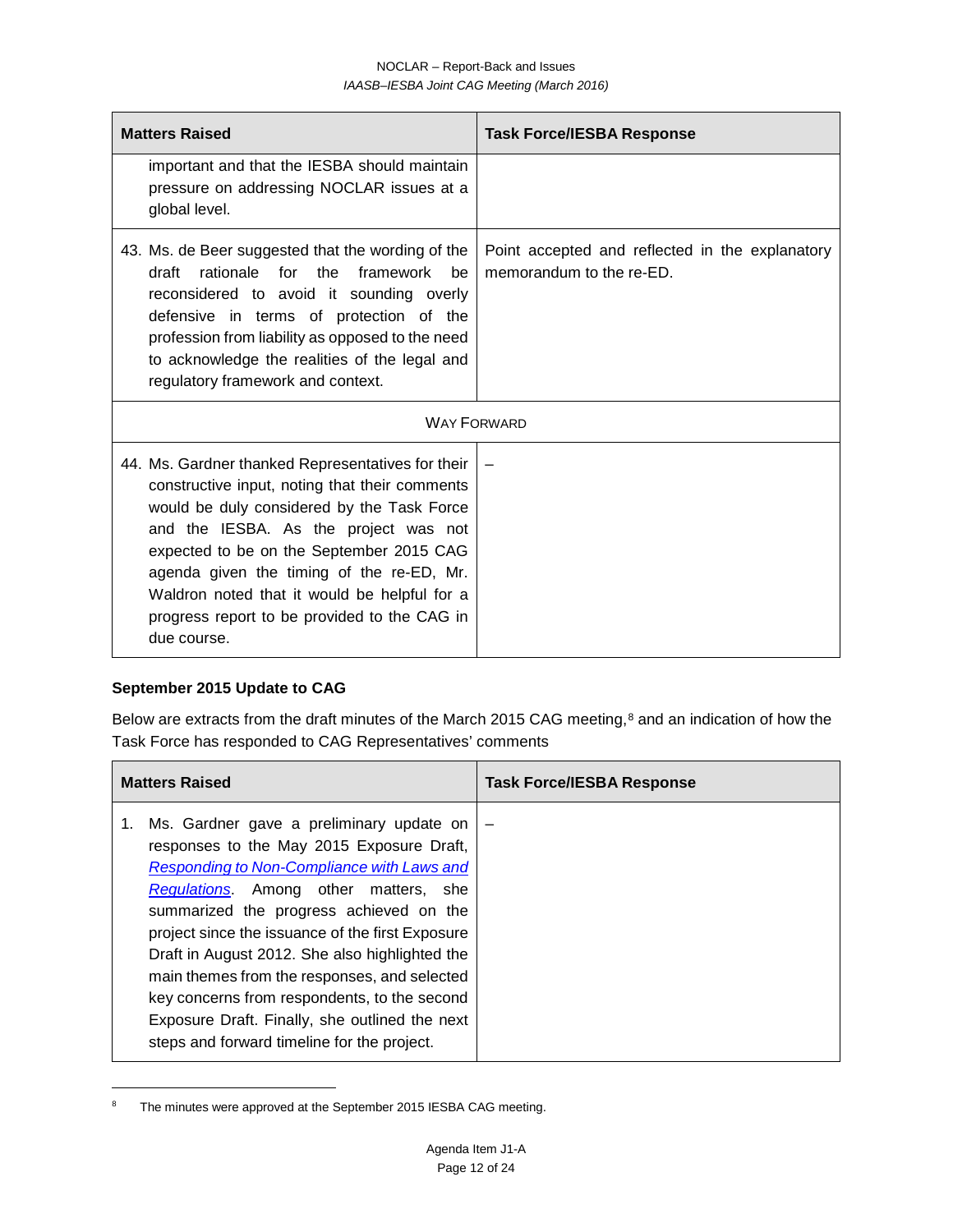| <b>Matters Raised</b>                                                                                                                                                                                                                                      | <b>Task Force/IESBA Response</b>                                                                                                                                                                                                                                                                                                                                                                                                                                                                                                                                                                                                                                                                                                                                                                                                                                                                                                                                                                                                                                                                                                                           |
|------------------------------------------------------------------------------------------------------------------------------------------------------------------------------------------------------------------------------------------------------------|------------------------------------------------------------------------------------------------------------------------------------------------------------------------------------------------------------------------------------------------------------------------------------------------------------------------------------------------------------------------------------------------------------------------------------------------------------------------------------------------------------------------------------------------------------------------------------------------------------------------------------------------------------------------------------------------------------------------------------------------------------------------------------------------------------------------------------------------------------------------------------------------------------------------------------------------------------------------------------------------------------------------------------------------------------------------------------------------------------------------------------------------------------|
| Representatives noted the update.                                                                                                                                                                                                                          |                                                                                                                                                                                                                                                                                                                                                                                                                                                                                                                                                                                                                                                                                                                                                                                                                                                                                                                                                                                                                                                                                                                                                            |
| Mr. Ahmed wondered about two general<br>2.<br>matters, namely (a) whether the Code is too<br>prescriptive; and (b) where to draw the line in<br>terms of which issues the Code should address<br>and which issues it should leave to law or<br>regulation. | Regarding point (a), the Task Force notes that the<br>Code is founded on the basis of principles.<br>However, in some areas such as NOCLAR and<br>independence, it is necessary to specify a number<br>of requirements (such as those laying out certain<br>process steps) to guide the PA through a structured<br>thought process or in appropriately responding to<br>a particular issue or matter. These requirements do<br>not in and of themselves make the Code<br>prescriptive – the exercise of professional<br>judgment will be paramount.<br>Regarding point (b), the Task Force noted that the<br>Code does not attempt to address matters that are<br>within the purview of law or regulation. However,<br>on a topic such as NOCLAR, a number of ethical<br>considerations arise which do fall within the<br>purview of the Code, for example, the public's<br>expectation of a response by the PA to a NOCLAR<br>matter given the PA's obligation to comply with the<br>fundamental principles of integrity and professional<br>behavior; and the need to assist the PA in meeting<br>the PA's responsibility to act in the public interest. |

# **Update on Most Recent IESBA Discussion**

- 13. At its November/December 2015 meeting, the IESBA broadly supported the Task Force's proposals in response to the significant ED comments on the various elements of the proposed NOCLAR response framework. In particular, the IESBA tentatively agreed to the following with respect to Section 225 (with corresponding changes to Section 360 where applicable):
	- To adjust the wording of the third objective to: "To take such further action as appropriate in the public interest" (paragraph 225.4(c)); and the wording of the requirement to determine the need for further action to: "to determine if further action is needed *in the public interest*" (paragraph 225.24)<sup>[9](#page-12-0)</sup> This was to address a perceived circularity between this objective and the proposed ED requirement to determine if further action is needed to achieve the objectives under the section. Consequential changes have been made to the documentation provisions (last bullets of paragraphs 225.37 and 225.52).
	- To move the provision regarding the obligation of PAs to comply with applicable laws and regulations upfront, including recognition of the need to comply with any applicable legal or

<span id="page-12-0"></span>Paragraph numbers in this section of the paper refer to Agenda Item J1-A1 (mark-up from December 2015 draft) unless otherwise stated.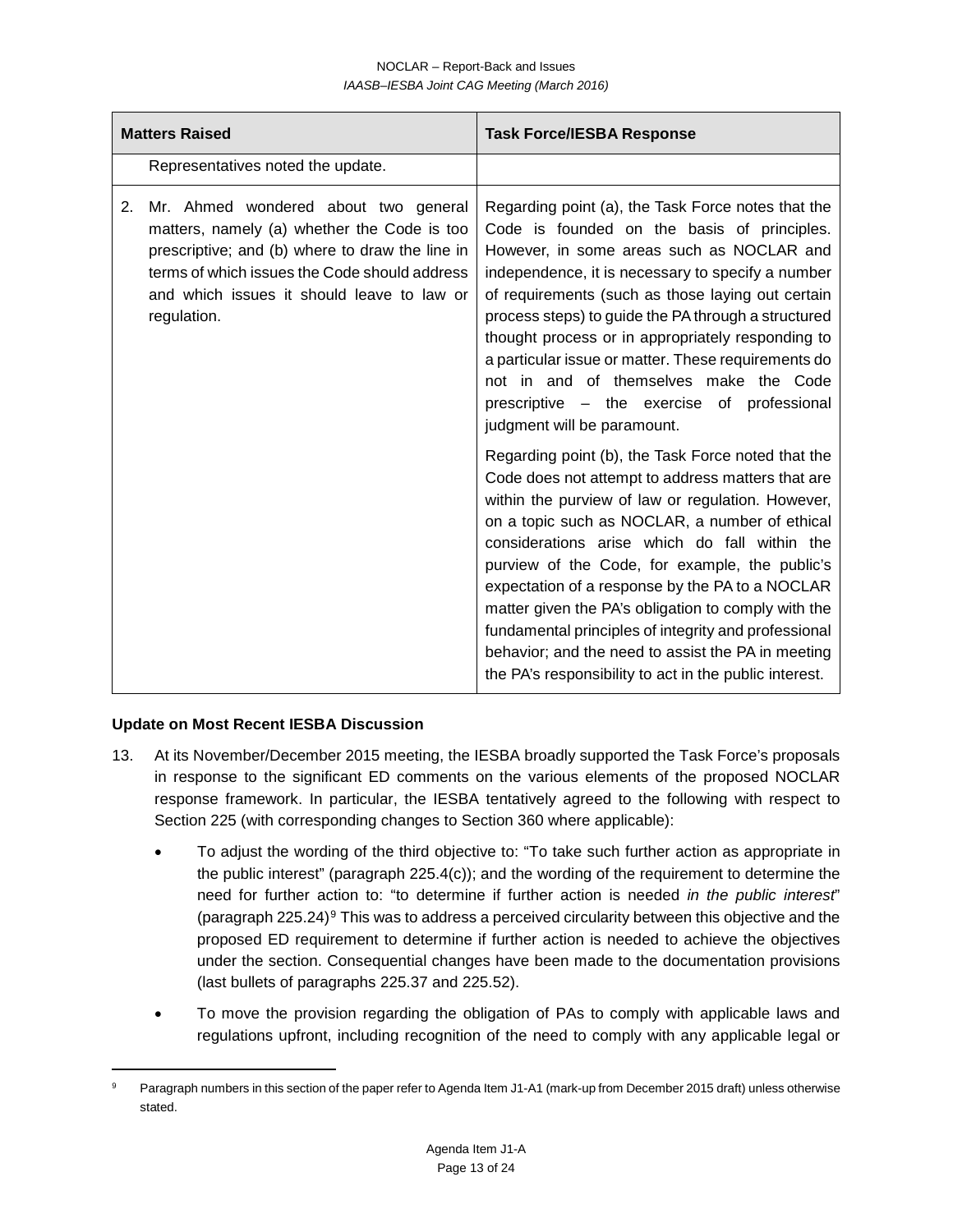regulatory reporting requirement (paragraph 225.3). The provision now also duly acknowledges the fact that there may be laws and regulations that may be more stringent than the Code with respect to responding to NOCLAR, and that laws and regulations may prohibit "tipping off" the client.

- Not to include guidance similar to that contained in the International Standards on Auditing (ISAs) regarding emphasizing the inherent limitations regarding auditors' ability to detect NOCLAR, as the objectives of the proposals are very different from the objectives of the ISAs.
- To refine the description of NOCLAR to cover acts committed by parties (other than employees) who work for, or under the direction of, the organization, such as non-executive directors and agents (paragraph 225.2).
- To clarify that forensic-type engagements are out of scope insofar as the provisions regarding disclosure to an appropriate authority are concerned (paragraph 225.49).
- To retain the differential approach to responding to NOCLAR for different categories of PAs, and in particular: not to differentiate on the basis of PAs' "expected level of understanding" of laws and regulations; not to exempt (a) PAs in public practice other than auditors, and (b) PAs in business (PAIBs) other than senior PAIBs from responding to NOCLAR or suspected NOCLAR on the argument that their access to information is constrained; and not subjecting PAs in public practice other than auditors to the same response framework as auditors.
- To retain the third party test (paragraph 225.27) regarding the determination of the need for, and the nature and extent of, further action. In particular, the IESBA agreed that this test is not intended to be read narrowly as creating a de facto requirement to disclose in all or certain circumstances. Whether disclosure would be called for will depend on an objective assessment of the specific facts and circumstances at the time.
- With respect to auditors in particular, to retain the balanced approach regarding determining whether or not to disclose an instance of NOCLAR or suspected NOCLAR to an appropriate authority (paragraphs 225.24-28 and 225.33-34). For the reasons set out in the explanatory memorandum (EM) to the ED, the IESBA reaffirmed that this approach is robust in that it establishes a responsibility on the auditor to objectively determine, as a possible course of further action, whether disclosure would be called for in the circumstances, consistent with the auditor's responsibility to act in the public interest. The proposal, however, does not mandate disclosure, recognizing that such an approach would not be operable globally for the reasons outlined in the EM.
- To give greater prominence to the statement that disclosure would be precluded if doing so would be contrary to law or regulation (paragraph 225.32).
- On balance, retaining the approach to documentation.
- 14. At its November/December meeting, the IESBA also was briefed on the response from IOSCO Committee 1 (Committee 1) to the re-ED which was received after the close of the comment period. The IESBA considered preliminary Task Force reactions to the significant matters raised by Committee 1 and provided directional feedback to the Task Force.
- 15. Based on the IESBA discussion and editorial comments received from some IESBA members offline, the Task Force has refined the draft Sections 225 and 360 as shown in Agenda Item J1-A1. The Task Force's responses to the significant matters raised by Committee 1 are set out in the "Matters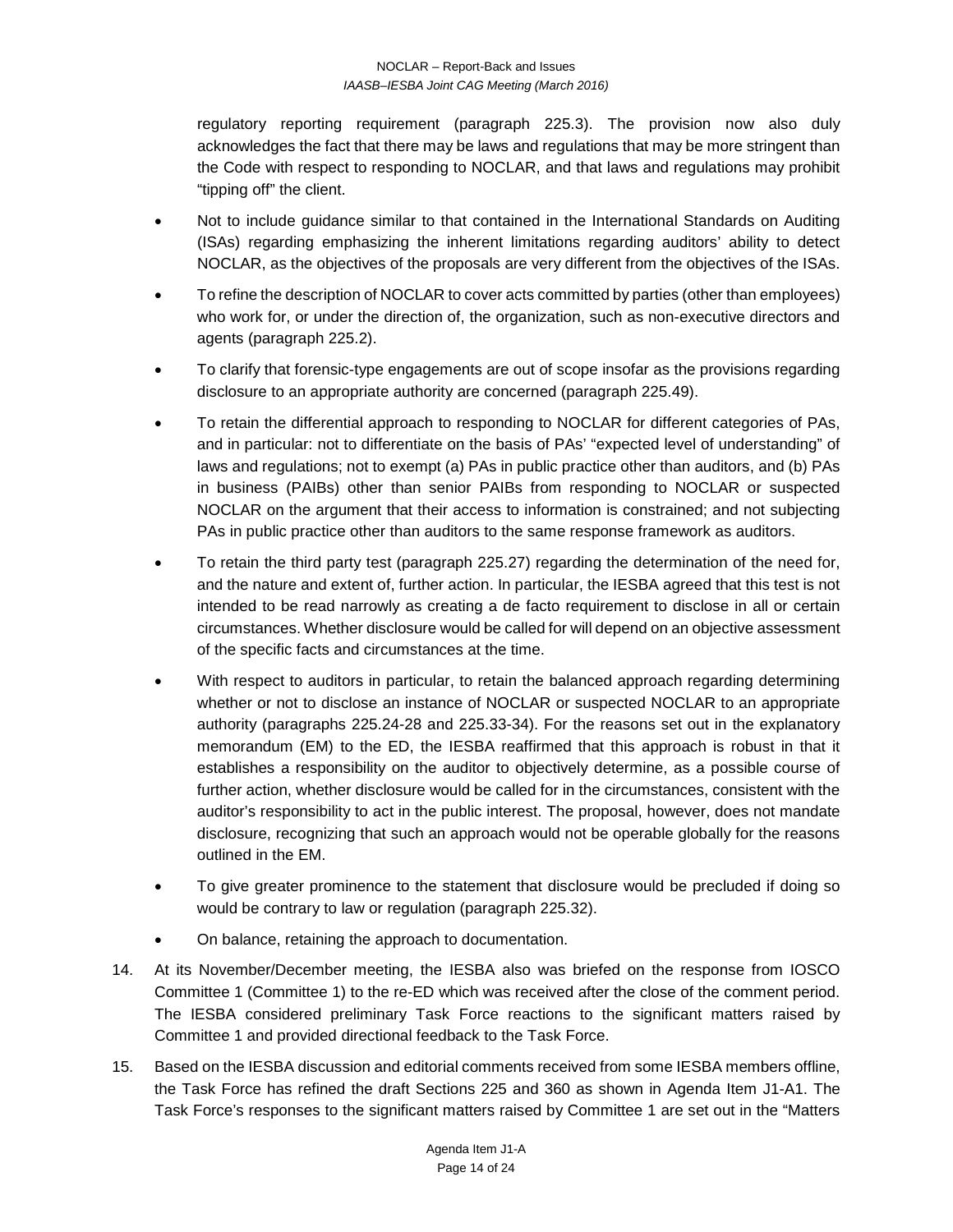for Consideration" section below. Changes to the text have generally been made first to proposed Section 225, with corresponding changes to proposed Section 360 where appropriate.

#### **Matters for Consideration**

- A. DISCLOSING NOCLAR TO AN APPROPRIATE AUTHORITY WITHOUT FOLLOWING SPECIFIED RESPONSE **PROCESS**
- 16. In its comment letter, Committee 1 raised the matter of whether PAs would be free to take relief from the duty of confidentiality under the Code and legitimately report an instance of NOCLAR to an appropriate authority without completing the response process set out in the Code.
- 17. During the IESBA discussion, some IESBA members noted the importance of following due process given that there can be differences of views regarding the significance of a particular NOCLAR matter. Other IESBA members, however, expressed support for allowing PAs not to be constrained by process in serious and exceptional circumstances where adhering to the specified process would in fact lead to an outcome that would not be in the public interest. It was felt that such "exemption" from following the process should be permissible where, in the PA's judgment, the breach of a law or regulation is imminent and such a breach could have far-reaching consequences for stakeholders. In those circumstances, it was argued that the Code should not preclude an immediate response from the PA in terms of disclosing the matter directly to an appropriate authority. The IESBA supported addressing the issue on those grounds.
- 18. In the light of this discussion, the Task Force has developed proposed guidance on the matter as follows with respect to PAs performing audits of financial statements (see paragraph 225.35):

Where the professional accountant becomes aware of actual or intended conduct that the professional accountant has reason to believe would constitute an imminent breach of a law or regulation that would cause substantial harm to investors, creditors, employees or the general public, the professional accountant may exercise professional judgment and immediately disclose the matter to an appropriate authority. Such disclosure will not be considered a breach of the duty of confidentiality under Section 140 of this Code.

- 19. The proposed guidance makes it clear that the PA must have *reason to believe* that the matter would constitute an imminent breach of a law or regulation that would cause substantial harm to stakeholders. The "reason to believe" threshold addresses concerns at the IESBA that the Code should not provide an unfettered right for the PA to disclose NOCLAR or suspected NOCLAR to an appropriate authority without a proper understanding of the issue.
- 20. The Task Force believes that a similar provision should be available to PAs in public practice other than auditors, and senior PAIBs (see paragraphs 225.51 and 360.30). The Task Force did not believe that PAIBs other than senior PAIBs should be expected to take such action. This is not only because these other PAIBs have more limited access to information, but also because their response in such circumstances should reasonably be to immediately escalate the matter to their superior, consistent with the response framework.

#### **Matter for CAG Consideration**

1. Do Representatives agree with the Task Force's proposals?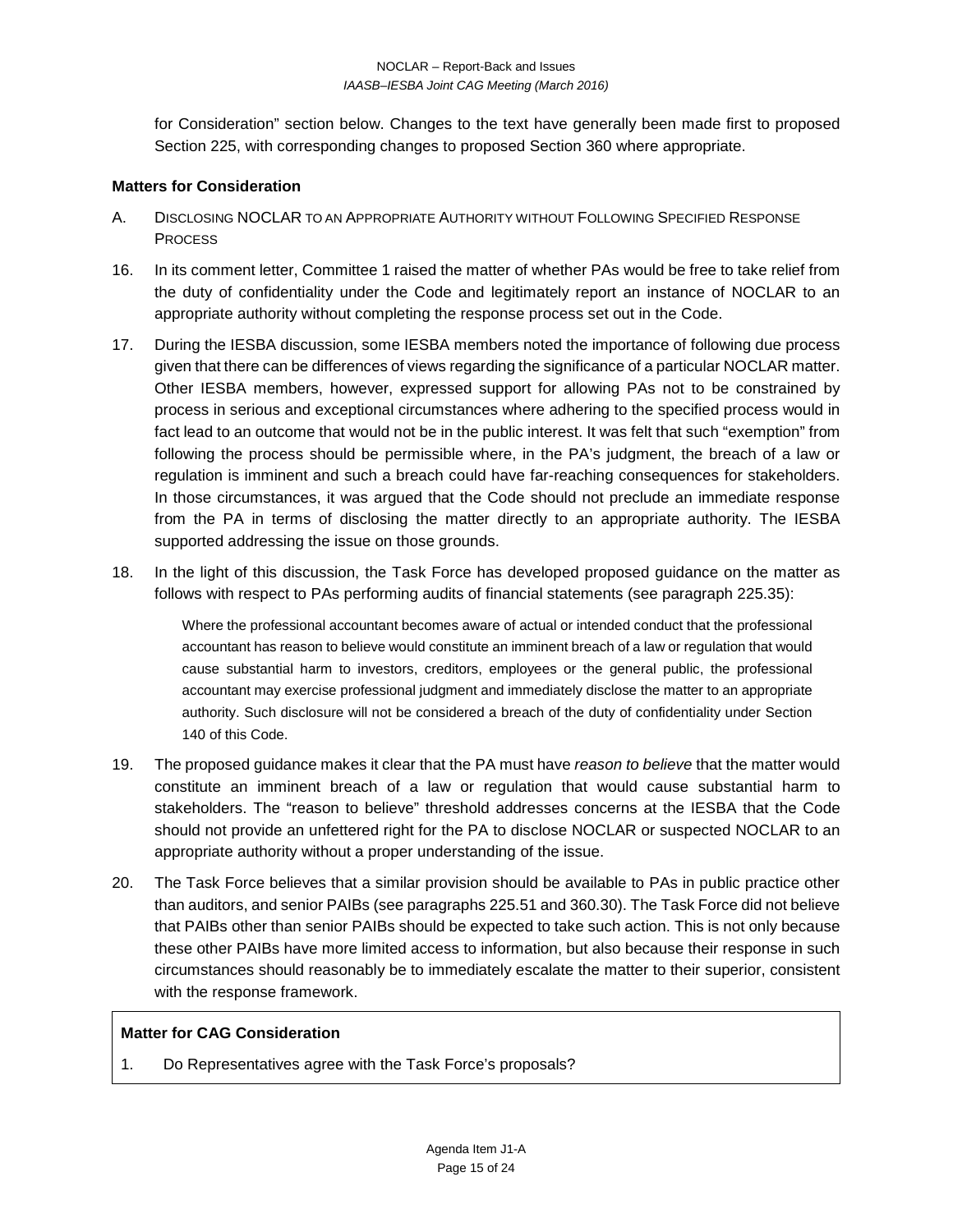- B. SCOPE
- 21. Paragraph 225.5 in the ED described the scope of laws and regulations covered by Section 225 as encompassing:
	- (a) Laws and regulations generally recognized to have a direct effect on the determination of material amounts and disclosures in the client's financial statements; and
	- (b) Other laws and regulations that do not have a direct effect on the determination of the amounts and disclosures in the client's financial statements, but compliance with which may be fundamental to the operating aspects of the client's business, to its ability to continue its business, or to avoid material penalties.
- 22. Committee 1 commented that the proposed section appeared to indicate that NOCLAR matters that are "material" or "fundamental" in nature are the starting point for the scope of the section. Accordingly, it wondered about the purpose of paragraph 225.8 in the ED which scoped out matters that are "clearly inconsequential." Committee 1 therefore suggested that the IESBA re-examine the interactions of the scoping distinctions.
- 23. The Task Force noted that paragraph 225.5 specifies the *types of laws and regulations* that are covered by Section 225. The starting point of the section is therefore not acts of non-compliance that are of a material or fundamental nature. Indeed, part of the response framework is focused on directing the PA to obtain an understanding of the matter, including the nature of the matter and its potential consequences. Some matters that the PA may encounter or be informed about might be clearly inconsequential. The section therefore scopes out such matters.
- 24. To make this clearer, the Task Force proposes to make the following changes to Section 225:
	- (a) Rewording the lead-in to paragraph 225.5 to state that the section "sets out the approach to be taken by a professional accountant who comes across or is made aware of non-compliance or suspected non-compliance with" laws and regulations in the categories of laws and regulations described in subparagraphs 225.5(a) and (b);
	- (b) Moving to a separate paragraph the statement that a PA who comes across or is made aware of matters that are clearly inconsequential is not required to comply with the section (see paragraph 225.8); and
	- (c) Deleting the original scope-out provision regarding clearly inconsequential matters (see marked-up paragraph 225.9).

## **Matter for CAG Consideration**

- 2. Do Representatives agree with the Task Force's proposals?
- C. COMMUNICATION WITH RESPECT TO GROUP AUDITS
- 25. In its response, Committee 1 suggested that the Code should clearly articulate that the lead audit engagement team should be notified in all cases when an act of NOCLAR arises in any jurisdiction during the performance of an audit or a non-audit service (NAS) at a component. Committee 1 also suggested that it would be helpful to enhance the focus on the difficulties arising for auditors when faced with a group audit situation, whether all of the auditors involved belong to the same network or not.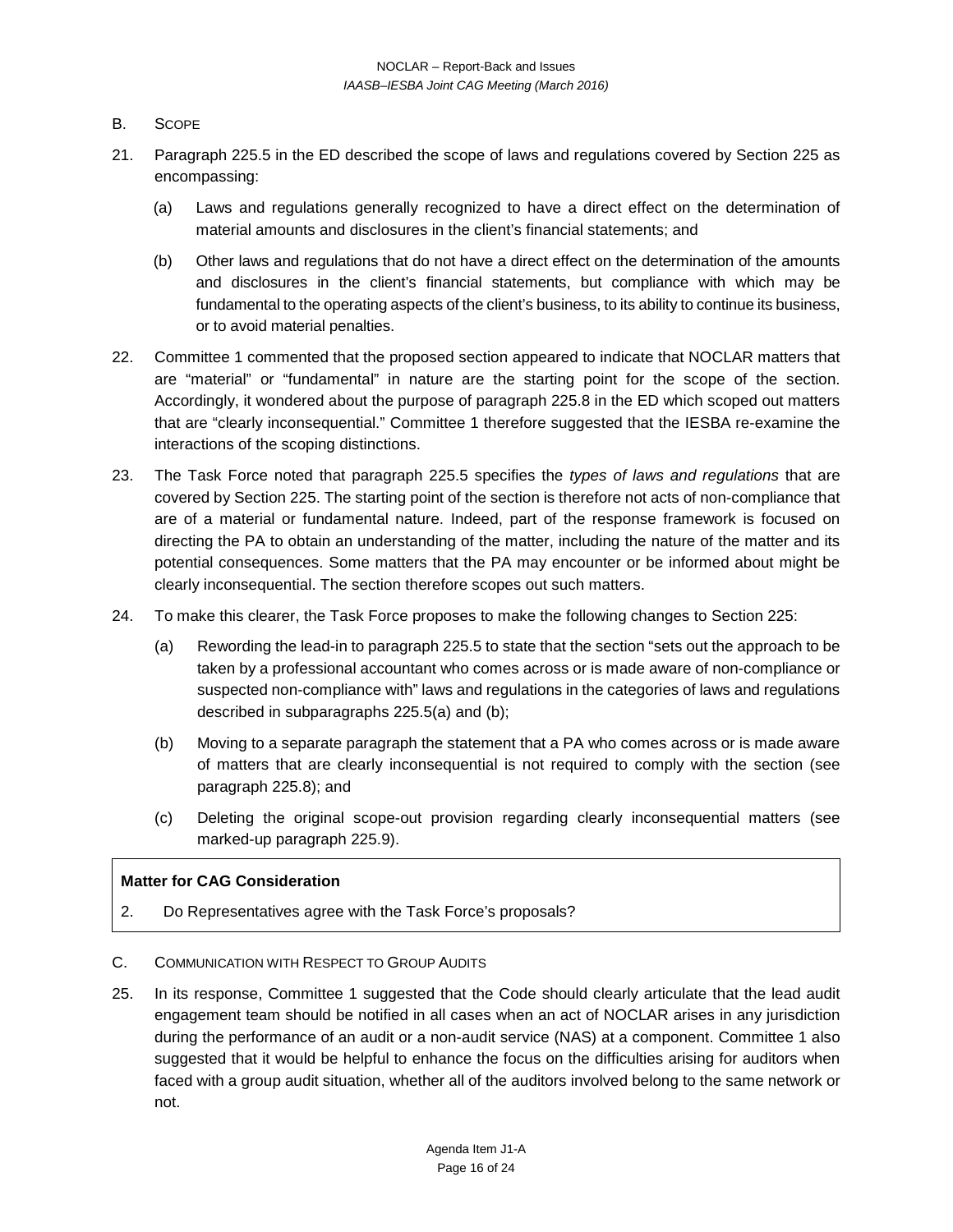- 26. Related, in its discussions, the IAASB NOCLAR Task Force has sought clarification regarding whether the IESBA intends its proposals regarding communication with respect to group audits to apply to:
	- (a) All components in a group, including those for which work other than an audit is undertaken by the auditors of the components for group audit purposes (for example, a review or agreedupon procedures); and
	- (b) An act of NOCLAR or suspected NOCLAR identified by the auditor of a component in the course of an audit that is not undertaken for group audit purposes (for example, a statutory audit of a component's financial information).
- 27. The Task Force believes that the Code should address both of the above for the following two reasons:
	- The non-compliance may have significant implications for the group as a whole (irrespective of the size of the component), whether in terms of the integrity of management or those charged with governance (TCWG) where the matter is pervasive to the group, or in terms of the potential adverse impact on the financial statements of the group.
	- It is possible that other components may be implicated, for example, in money laundering and other non-compliance that could involve other parties within the group as counter-parties.
- 28. Accordingly, the Task Force proposes that paragraph 225.20 be amended to read:

Where the professional accountant is the auditor of a component of a group, the professional accountant may be requested by the group engagement team to perform an audit of the component's financial information for group audit purposes. The professional accountant may also be engaged by the component to perform an audit of the component's financial information for purposes other than the group audit, for example, a statutory audit. Where the professional accountant becomes aware of noncompliance or suspected non-compliance in relation to the component in either situation, the professional accountant shall, in addition to responding to the matter in accordance with the provisions of this section, communicate it to the group engagement partner unless prohibited from doing so by law or regulation. This is to enable the group engagement partner to be informed about the matter and to determine how it should be addressed in accordance with the provisions in this section.

29. Equally, to ensure that there is appropriate downstream communication from the group engagement team to the auditors of components where the matter is deemed relevant to the particular components, the Task Force proposes to add the following provision in paragraph 225.21:

Where the group engagement partner becomes aware of non-compliance or suspected noncompliance in the course of the audit of the parent entity in a group audit, or is informed of it by the auditor of a component in the group in relation to that component, the group engagement partner shall consider whether the matter is relevant to each component whose financial information is subject to an audit or other work for group audit purposes. If so, the group engagement partner shall take steps to have the matter communicated to the auditors of the relevant components, unless prohibited from doing so by law or regulation. This is to enable the audit engagement partners for the relevant components to be informed about the non-compliance or suspected non-compliance and to determine how it should be addressed in accordance with the provisions in this section.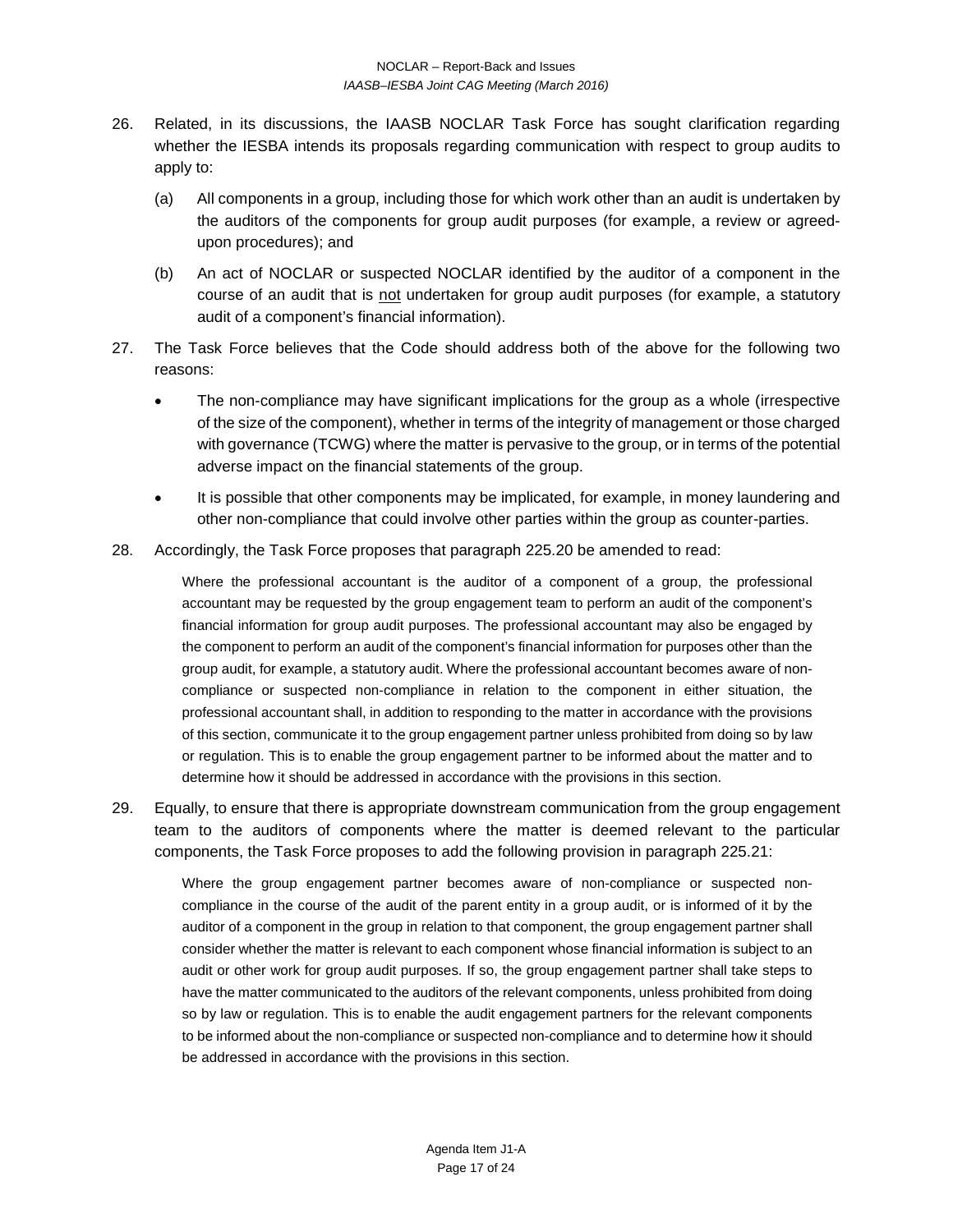- 30. Finally, the Task Force agreed to the point raised by Committee 1 regarding circumstances where the matter is identified during the provision of an NAS to a component in a group. The Task Force proposes that this be addressed in two separate respects:
	- (a) The NAS is a non-audit service that is not provided for group audit purposes (for example, a consulting service); and
	- (b) The NAS is non-audit work performed on a component's financial information for group audit purposes (for example, a review or an audit of only certain account balances).
- 31. In the first case, the Task Force proposes that paragraph 225.43 be amended as follows to scope in a component of an audit client of the firm or a network firm:

If the professional accountant is performing a non-audit service for an audit client, or a component of an audit client, of the firm or a network firm, the professional accountant shall consider whether to communicate the matter non-compliance or suspected non-compliance within the firm or to the network firm (including the network firm responsible for the group audit engagement as applicable) in accordance with the firm's or the network's protocols or procedures, or. In the absence of such protocols and procedures, the professional accountant shall consider whether to communicate the matter directly to the audit engagement partner or group engagement partner, as applicable. If the client is not an audit client, or a component of an audit client, of the firm or a network firm, the professional accountant shall consider whether to communicate the matter to the firm that is the external auditor, if any. In all cases, the communication is to enable the engagement partner for the audit or the group engagement partner, as applicable, to be informed about the matter and to determine how it should be addressed in accordance with the provisions of this section.

This makes the communication subject to consideration of the factors set out in paragraph 225.44.

32. In the second case, the Task Force proposes that the PA be required to bring the matter to the attention of the group engagement partner as the NAS is being performed specifically for group audit purposes (paragraph 225.45):

For purposes of a group audit engagement, the professional accountant may be requested by the group engagement team to perform work on a component's financial information that is not an audit of that component's financial information (for example, a review, an audit of only certain account balances, classes of transactions or disclosures, or specified audit procedures). Where the professional accountant becomes aware of non-compliance or suspected non-compliance in relation to the component in such a situation, the professional accountant shall communicate the matter to the group engagement partner unless prohibited from doing so by law or regulation. This is to enable the group engagement partner to be informed about the matter and to determine how it should be addressed in accordance with the provisions in this section.

33. The Task Force has made a corresponding refinement to the last bullet of paragraph 225.44 to read:

The likely materiality of the matter to the audit of the client's financial statements or, where the matter relates to a component of a group, its likely materiality to the audit of the group financial statements.

## **Matter for CAG Consideration**

3. Do Representatives agree with the Task Force's proposals?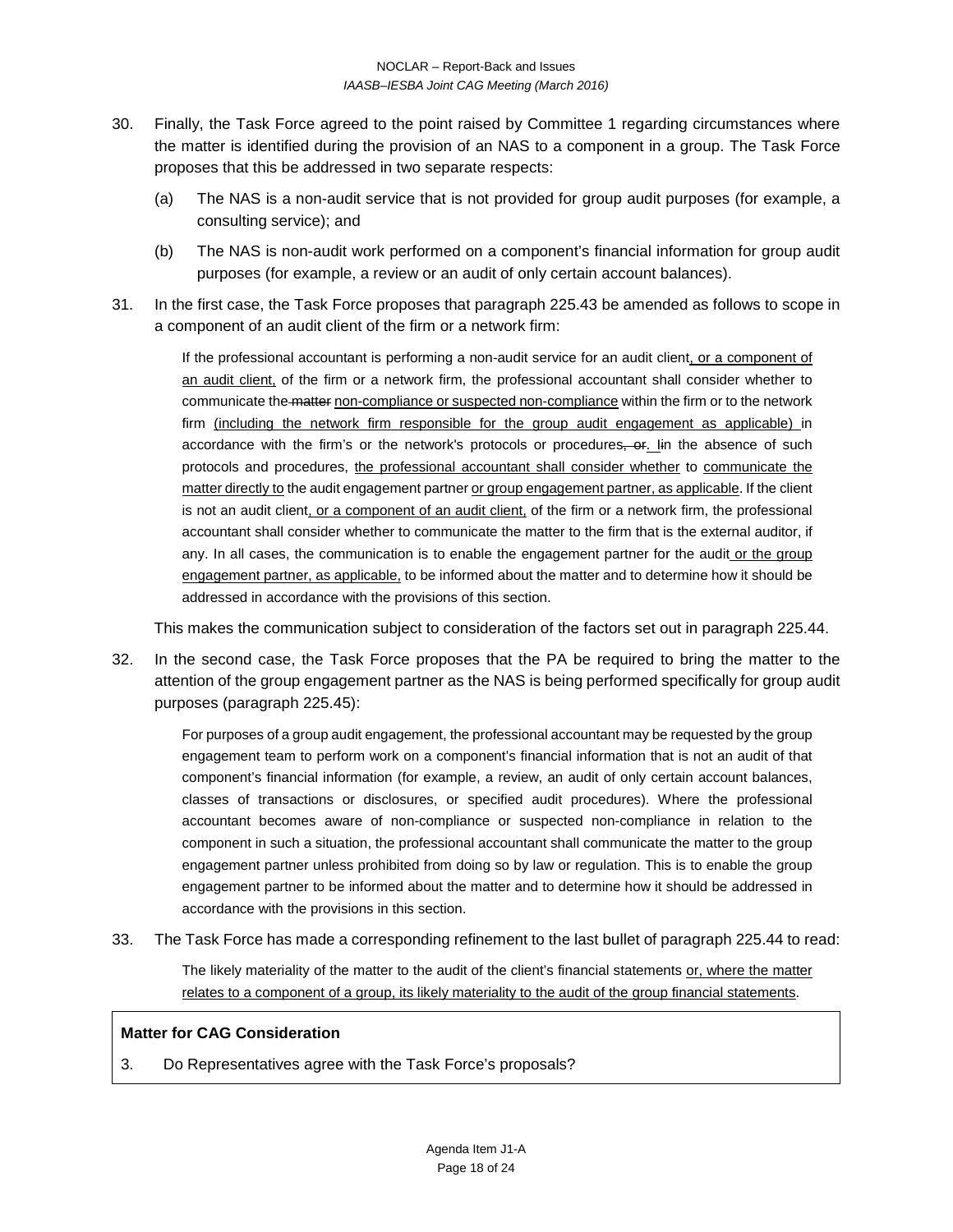- D. DOCUMENTATION BY PAS OTHER THAN AUDITORS
- 34. Committee 1 suggested that it would be prudent for PAs who are not auditors to have as strong a provision to document appropriate NOCLAR matters as auditors. It was of the view that a significant NOCLAR matter could be subject to legal proceedings and therefore a well-documented account of the matter could help establish the key decisions and positions taken by the PA.
- 35. The Task Force noted that the IESBA had considered at length whether to impose documentation requirements on PAs other than auditors, a position that was taken in the first Exposure Draft. The IESBA noted that many respondents then were opposed to this proposal. This was not only because of concerns that the resulting documentation could be legally discoverable but also because of concerns that such an approach would diverge from the Code's current position of generally advocating documentation in the PA's interests but not requiring it.
- 36. Having reflected on the matter further, the Task Force is recommending that the IESBA continue to retain a differential approach to documentation, i.e., a documentation requirement for auditors commensurate with the higher public expectations of their role, and an encouragement for other PAs. Such an approach would ensure a more proportionate treatment by avoiding an unreasonable burden on these other PAs, recognizing their different roles compared with auditors. This would also be more consistent with one of the key aims of the project, which is to provide guidance to PAs in responding to NOCLAR.

## **Matter for CAG Consideration**

- 4. Do Representatives agree with the Task Force's response?
- E. COMMUNICATION BETWEEN EXISTING AND PROPOSED AUDITORS
- 37. Regarding circumstances where there is a change of auditors as a result of a NOCLAR matter, Committee 1 expressed a concern that instead of requiring the existing auditor to communicate the matter to the proposed auditor, paragraphs  $210.11^{10}$  $210.11^{10}$  $210.11^{10}$  $210.11^{10}$  $210.11^{10}$  and  $210.13^{11}$  in the ED allowed confidentiality to be used as a reason to restrict the communication of such a matter between the existing and proposed auditors. Committee 1 argued that confidentiality should not be a mechanism to restrict the existing auditor's public-interest obligation to inform a proposed auditor of known facts and circumstances concerning a NOCLAR. Committee 1 further expressed the view that prior to the existing auditor discussing the matter with the proposed auditor, it would be appropriate for the

<span id="page-18-0"></span>Paragraph 210.11 in the ED stated the following: "An existing accountant is bound by confidentiality. Whether that professional accountant is permitted or required to discuss the affairs of a client with a proposed accountant will depend on the nature of the engagement and on: (a) whether the client's permission to do so has been obtained; or (b) the legal or ethical requirements relating to such communications and disclosure, which may vary by jurisdiction."

<span id="page-18-1"></span><sup>11</sup> Paragraph 210.13 in the ED stated the following: "In the case of an audit of financial statements, a professional accountant shall request the existing accountant to provide known information regarding any facts or circumstances that, in the existing accountant's opinion, the proposed accountant needs to be aware of before deciding whether to accept the engagement. If the client consents to the existing accountant disclosing any such facts or circumstances to the proposed accountant, the existing accountant shall provide the information honestly and unambiguously. If the client fails or refuses to grant the existing accountant permission to discuss the client's affairs with the proposed accountant, the existing accountant shall disclose this fact to the proposed accountant, who shall carefully consider such failure or refusal when determining whether or not to accept the appointment.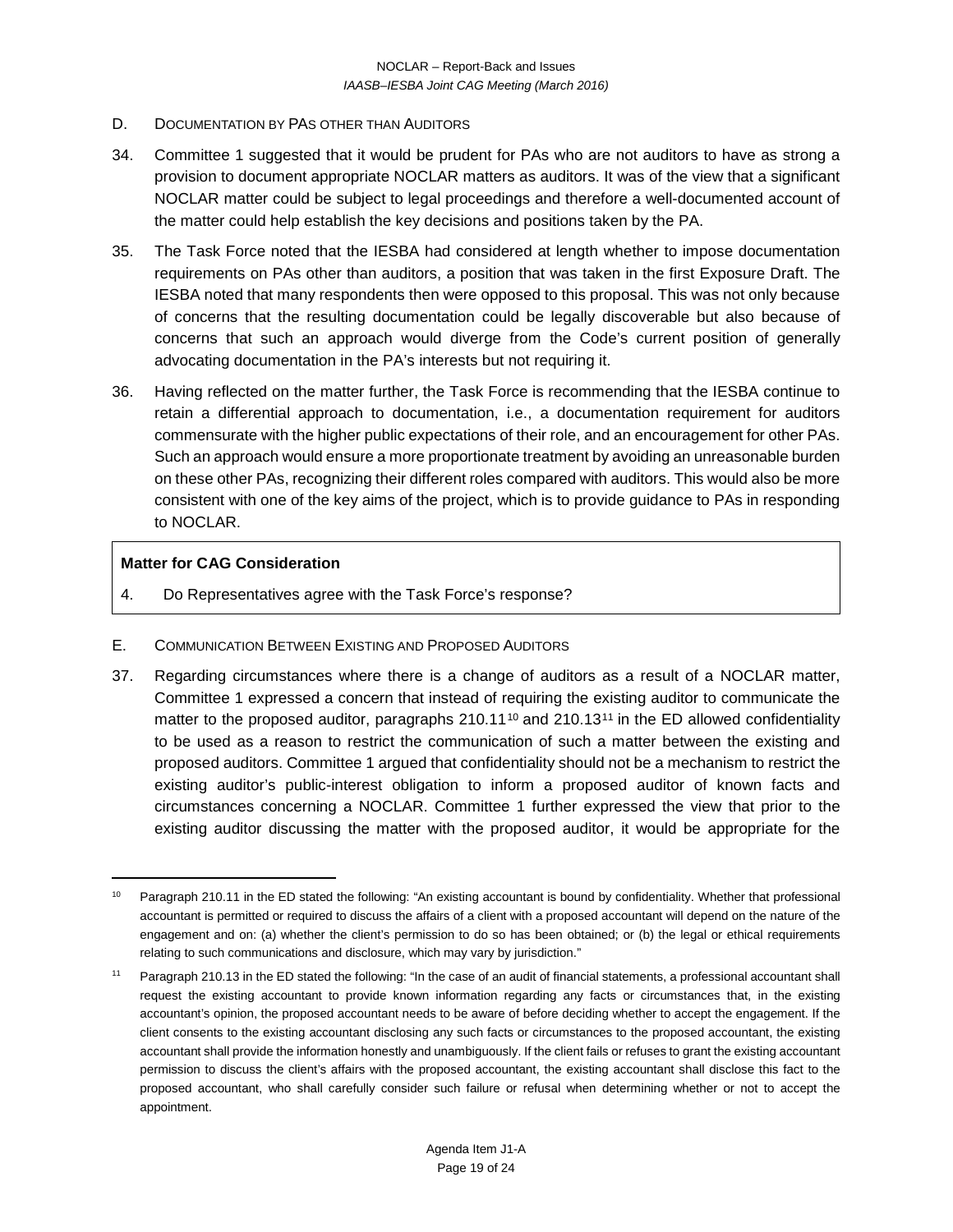existing auditor to inform the client of the intention to discuss the matter rather than needing the client's permission to do so.

- 38. During the December IESBA discussion, there was a concern about removing client consent from Section 210<sup>[12](#page-19-0)</sup> as a precondition to the communication between the existing and proposed auditors. It was felt that this could lead to the communication of matters unrelated to NOCLAR. In particular, unlike in NOCLAR circumstances, the Code would provide no criteria for overriding confidentiality in those other situations. It was therefore argued that removing consent in such a way would extend beyond what the IESBA had originally intended in relation to NOCLAR. On the other hand, there was also a view that it would be important for the proposed auditor to clearly understand the circumstances surrounding the change of appointment. It was therefore felt that it may not be appropriate to limit the exception to client consent to NOCLAR situations only. It was noted, for example, that if the existing auditor disagrees with management on a particular accounting treatment, management could simply justify the change in auditors on "good governance grounds" rather than provide the real reasons.
- 39. It was also noted during the IESBA discussion that in practice, consent generally comes with a "hold harmless" commitment from the client. Accordingly, if the communication requirement is to be effective, it should come with some protection for the existing auditor. It was noted, however, that if such protection cannot be guaranteed, it may be appropriate to seek client consent. It was noted also that in any event, if consent is not obtained this would be a "red flag" for the proposed auditor.
- 40. In the light of this discussion, the Task Force proposes to retain the general requirement to obtain client consent but to allow an exception regarding communication of relevant information to the proposed auditor in the case of NOCLAR even if such consent is not obtained (see paragraphs 210.13 and 225.30).
- 41. In its response, Committee 1 also commented that the ED was silent regarding circumstances where the existing auditor does not, or refuses to, provide information regarding any facts or circumstances concerning the NOCLAR matter, even after having obtained the client's consent. Committee 1 therefore suggested that the Code should provide guidance regarding such situations.
- 42. The Task Force noted that extant paragraph 210.12 already requires that, if the proposed accountant is unable to communicate with the existing accountant (despite the latter having obtain client consent), the proposed accountant take reasonable steps to obtain information about any possible threats by other means. Such means include inquiries of third parties or background investigations of senior management or TCWG. Acknowledging Committee 1's concern, the Task Force proposes that a similar provision be added to paragraph 225.30.

# **Matter for CAG Consideration**

5. Do Representatives agree with the Task Force's proposals?

## **Material Presented – IESBA CAG Papers**

Agenda Item J1-A1 Revised NOCLAR Text (Mark-Up from December 2015 Draft)

Agenda Item J1-A2 Revised NOCLAR Text (Mark-Up from re-ED)

<span id="page-19-0"></span><sup>12</sup> Extant Section 210, *Professional Appointment*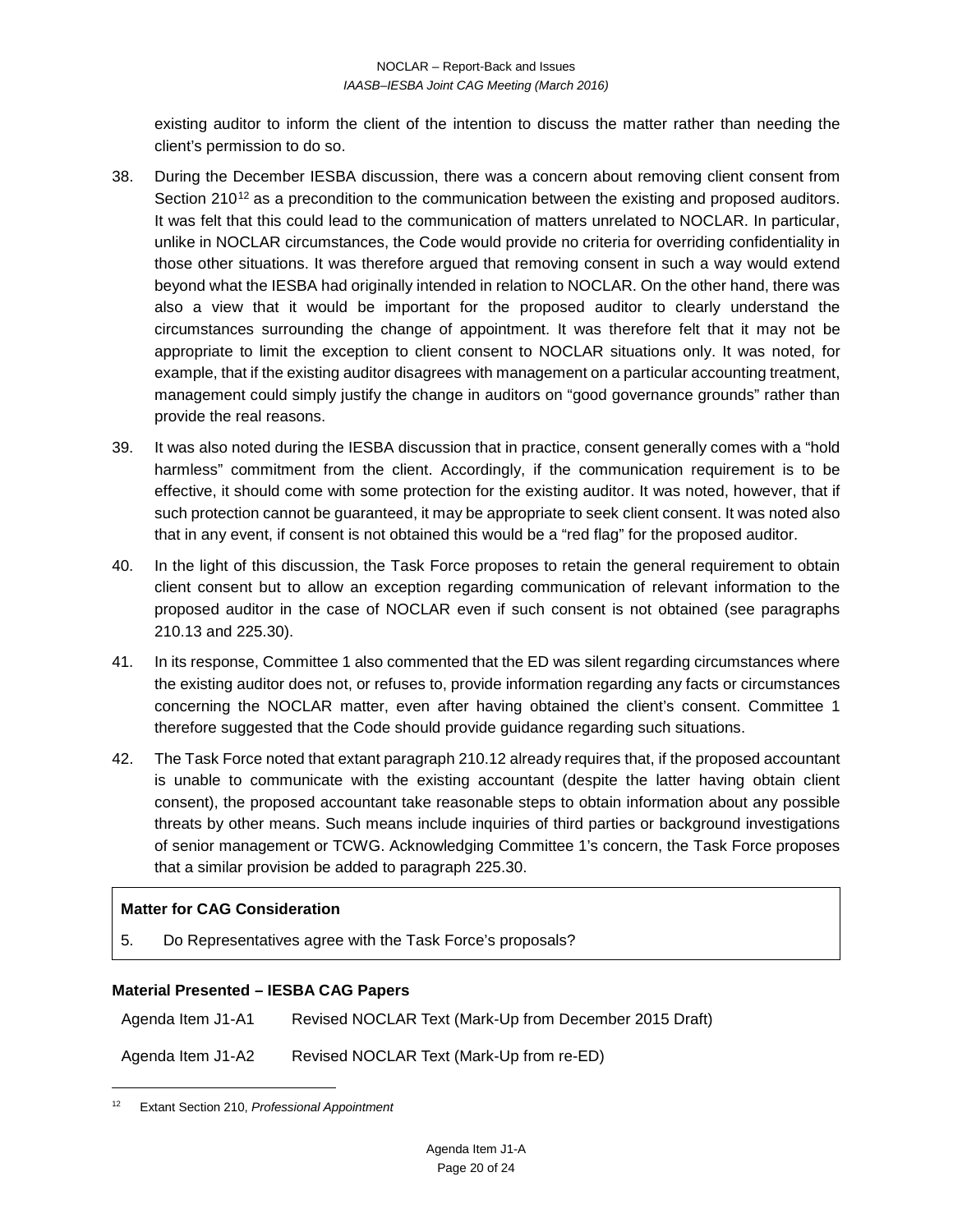Agenda Item J1-A3 Revised NOCLAR Text (Clean)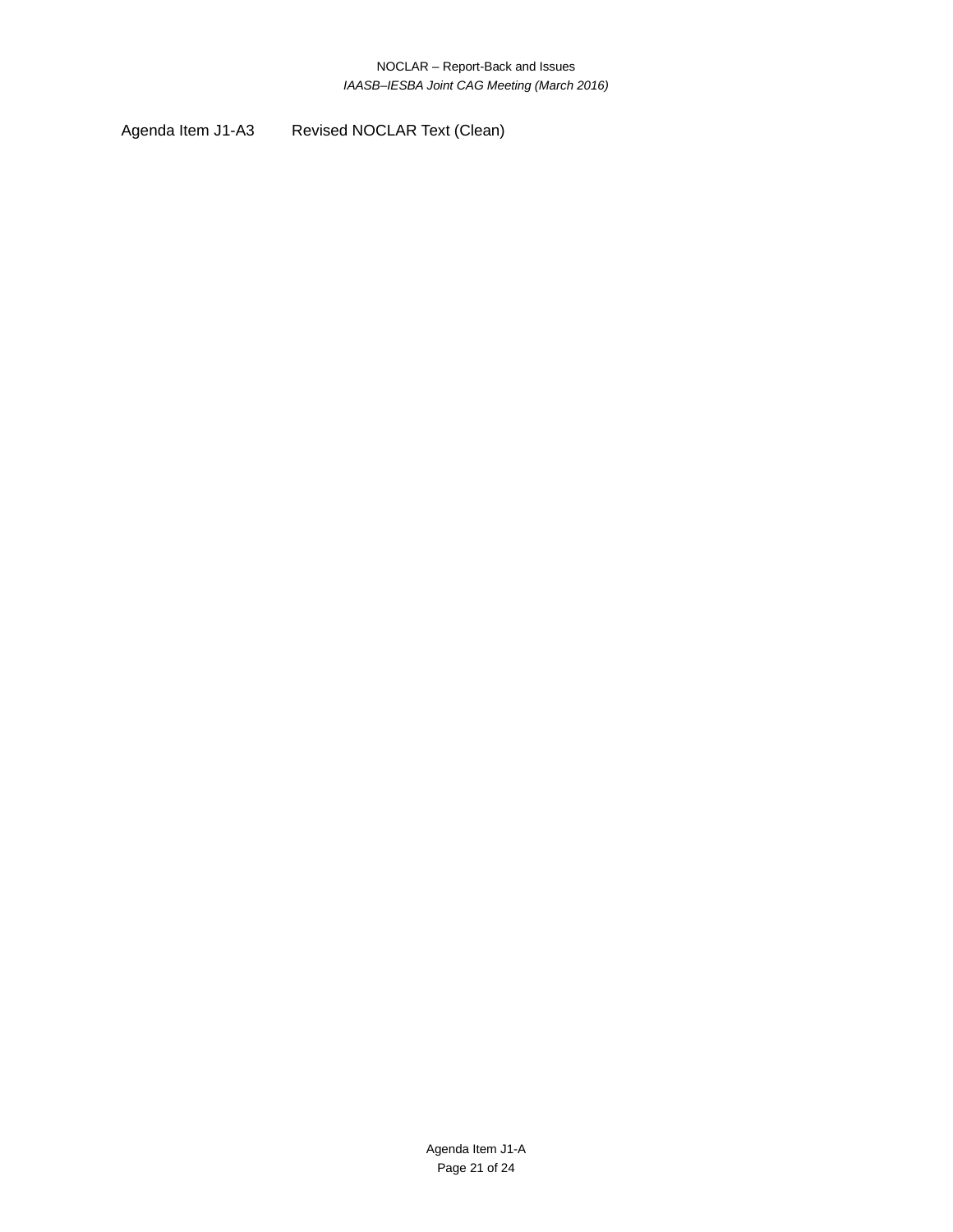**Appendix**

# **Project History**

# **Project: Responding to Non-Compliance or Suspected Non-Compliance with Laws and Regulations**

## **Summary**

|                                                                                               | <b>CAG Meeting</b>          | <b>IESBA Meeting</b> |
|-----------------------------------------------------------------------------------------------|-----------------------------|----------------------|
| Project commencement                                                                          | March 2010                  | October 2009         |
|                                                                                               | September 2010              | November 2010        |
| Development of proposed international                                                         | March 2011                  | February 2011        |
| pronouncement (up to exposure)                                                                | September 2011              | <b>June 2011</b>     |
|                                                                                               | March 2012                  | October 2011         |
|                                                                                               |                             | February 2012        |
|                                                                                               |                             | April 2012           |
|                                                                                               |                             | June 2012            |
| Exposure                                                                                      | August 2012 - December 2012 |                      |
| Consideration of respondents' comments                                                        | April 2013                  | March 2013           |
| on exposure and development of revised<br>proposals                                           | September 2013              | June 2013            |
|                                                                                               |                             | September 2013       |
|                                                                                               |                             | December 2013        |
| Consideration of tentative revised<br>proposals                                               | March 2014                  |                      |
| Updates regarding NOCLAR roundtables                                                          |                             | April 2014           |
|                                                                                               |                             | <b>July 2014</b>     |
| Consideration of input received from<br>roundtables and proposed NOCLAR<br>response framework | September 2014              | October 2014         |
| Consideration of refinements to proposed<br>framework                                         |                             | January 2015         |
| Consideration of final draft of re-Exposure<br><b>Draft</b>                                   | March 2015                  | April 2015           |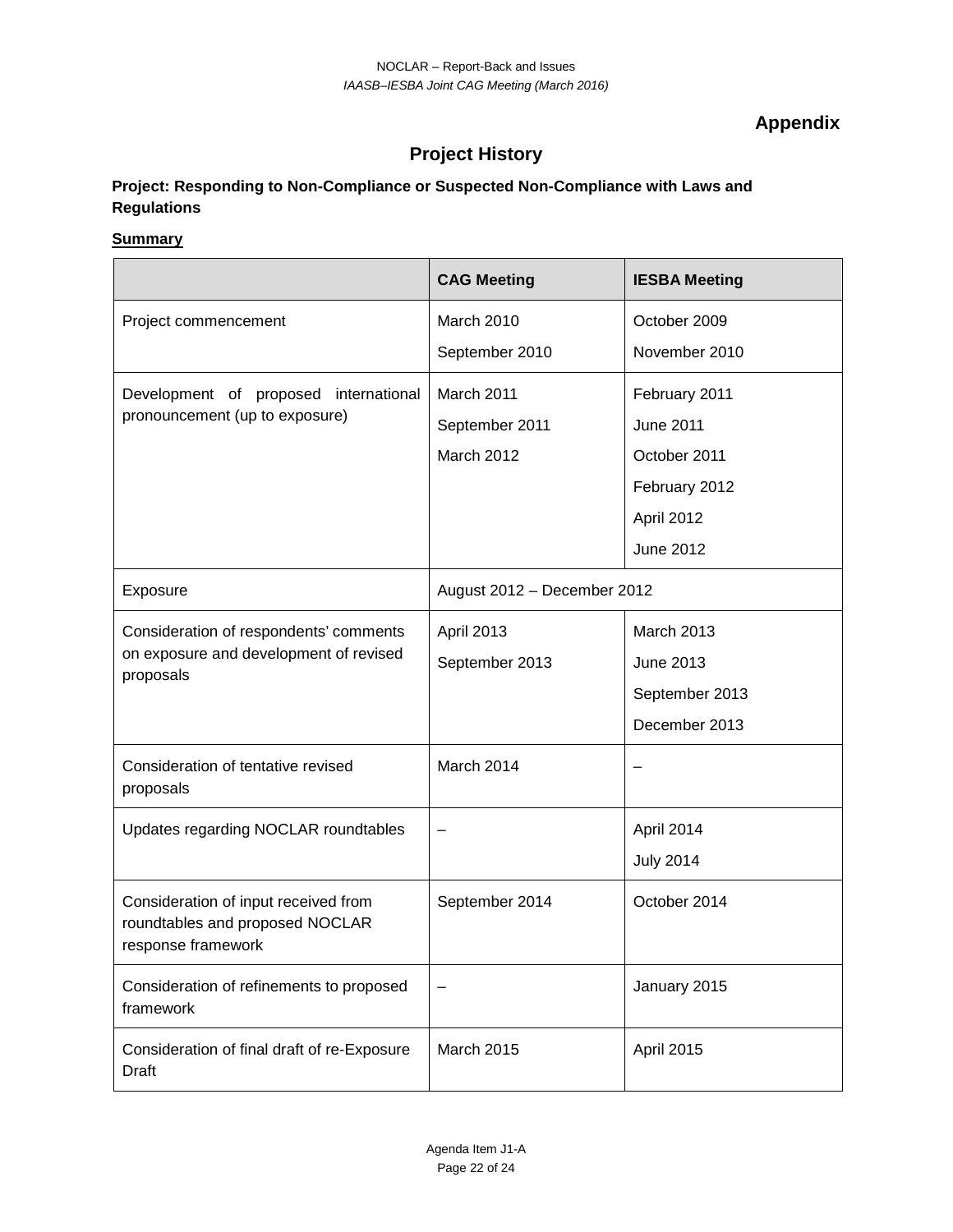#### NOCLAR – Report-Back and Issues *IAASB–IESBA Joint CAG Meeting (March 2016)*

|                                                   | <b>CAG Meeting</b> | <b>IESBA Meeting</b> |
|---------------------------------------------------|--------------------|----------------------|
| Update on re-ED responses                         | September 2015     |                      |
| Consideration of significant comments on<br>re-ED |                    | December 2015        |

# **CAG Discussions: Detailed References**

| Project<br>Commencement                                                                                      | <b>March 2010</b><br>See IESBA CAG meeting material here and CAG meeting minutes (section<br>$C$ ).<br>September 2010<br>See IESBA CAG meeting material and CAG meeting minutes (section C).                                                                                                                                                                                                                                                                                                                                                                                     |
|--------------------------------------------------------------------------------------------------------------|----------------------------------------------------------------------------------------------------------------------------------------------------------------------------------------------------------------------------------------------------------------------------------------------------------------------------------------------------------------------------------------------------------------------------------------------------------------------------------------------------------------------------------------------------------------------------------|
| Development of<br>Proposed<br>International<br><b>Pronouncement (Up</b><br>to Exposure)                      | <b>March 2011</b><br>See IESBA CAG meeting material and CAG meeting minutes (section D).<br>September 2011<br>See IESBA CAG meeting material and CAG meeting minutes (section C).<br>March 2012<br>See IESBA CAG meeting material and CAG meeting minutes (section D).                                                                                                                                                                                                                                                                                                           |
| <b>Consideration of</b><br>Respondents'<br><b>Comments and</b><br>Development of<br><b>Revised Proposals</b> | <b>April 2013</b><br>See IESBA CAG meeting material and CAG meeting minutes (section B).<br>See report back on April 2013 discussion.<br>September 2013<br>See IESBA CAG meeting material and CAG meeting minutes (section F).<br>See report back on September 2013 discussion.<br>March 2014<br>See IESBA CAG meeting material and CAG meeting minutes (section B).<br>See report-back on March 2014 discussion.<br>September 2014<br>See IESBA CAG meeting material and CAG meeting minutes (section E).<br>See report back on September 2014 discussion.<br><b>March 2015</b> |